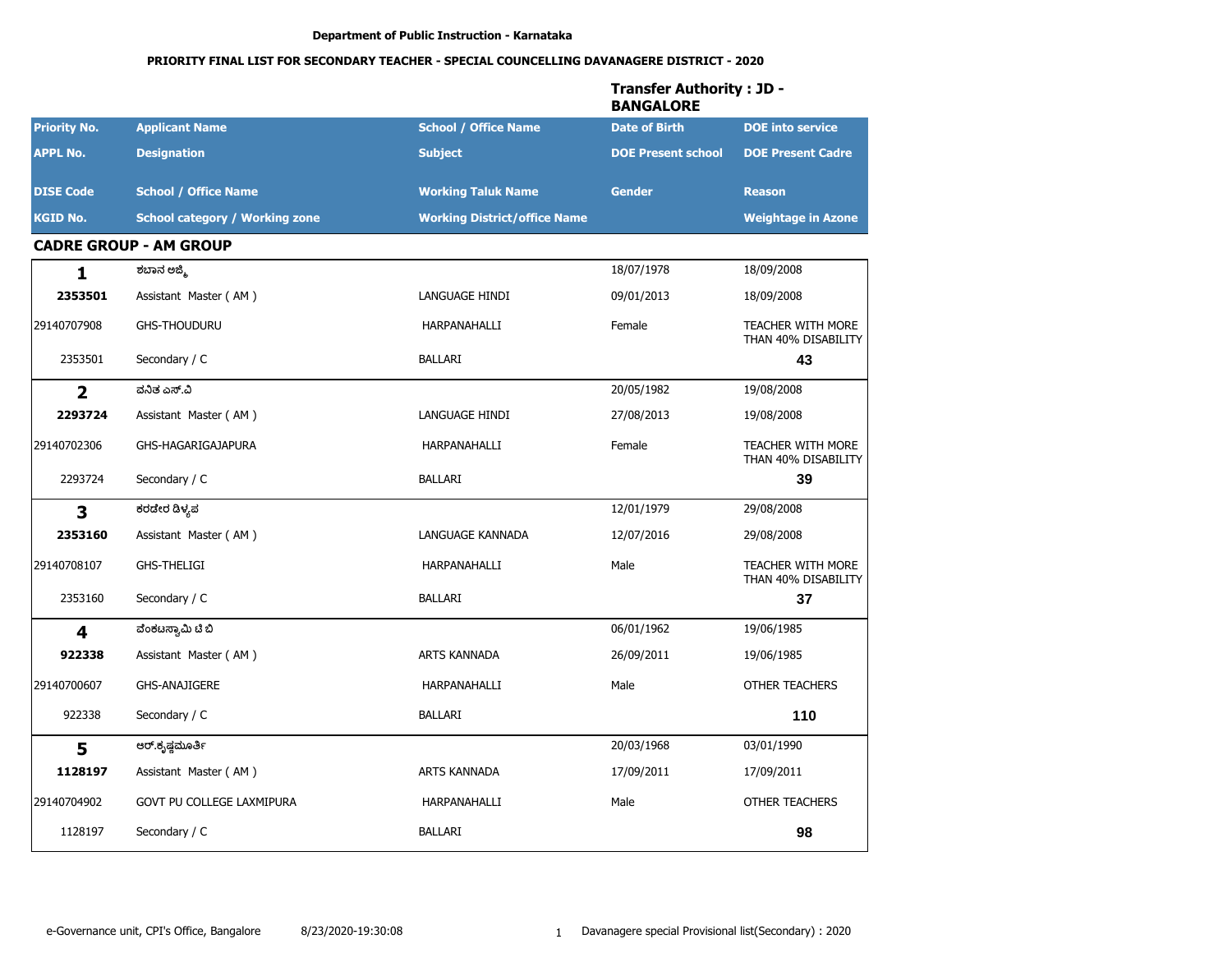|                         |                                       |                                     | <b>Transfer Authority: JD -</b><br><b>BANGALORE</b> |                           |
|-------------------------|---------------------------------------|-------------------------------------|-----------------------------------------------------|---------------------------|
| <b>Priority No.</b>     | <b>Applicant Name</b>                 | <b>School / Office Name</b>         | <b>Date of Birth</b>                                | <b>DOE</b> into service   |
| <b>APPL No.</b>         | <b>Designation</b>                    | <b>Subject</b>                      | <b>DOE Present school</b>                           | <b>DOE Present Cadre</b>  |
| <b>DISE Code</b>        | <b>School / Office Name</b>           | <b>Working Taluk Name</b>           | <b>Gender</b>                                       | <b>Reason</b>             |
| <b>KGID No.</b>         | <b>School category / Working zone</b> | <b>Working District/office Name</b> |                                                     | <b>Weightage in Azone</b> |
|                         | <b>CADRE GROUP - AM GROUP</b>         |                                     |                                                     |                           |
| 6                       | <b>SAVITRAMMA U M</b>                 |                                     | 21/07/1974                                          | 03/09/1998                |
| 1439118                 | Assistant Master (AM)                 | PCM KANNADA                         | 09/03/1998                                          | 03/09/1998                |
| 29140704706             | <b>GHS-KUNCHUR</b>                    | HARPANAHALLI                        | Female                                              | <b>OTHER TEACHERS</b>     |
| 1439118                 | Secondary / C                         | <b>BALLARI</b>                      |                                                     | 85                        |
| $\overline{\mathbf{z}}$ | ಮಂಜುಳ, ಹೆಚ್                           |                                     | 11/09/1963                                          | 27/04/1998                |
| 1508783                 | Assistant Master (AM)                 | <b>CBZ KANNADA</b>                  | 02/06/2002                                          | 27/04/1998                |
| 29140707809             | GJC-SINGRIHALLI                       | HARPANAHALLI                        | Female                                              | <b>OTHER TEACHERS</b>     |
| 1508783                 | Secondary / C                         | <b>BALLARI</b>                      |                                                     | 81                        |
| 8                       | ಎಂ.ಅಬಿದಾಬಿ                            |                                     | 08/01/1971                                          | 19/08/1998                |
| 1789432                 | Assistant Master (AM)                 | PCM KANNADA                         | 01/09/2010                                          | 09/01/2010                |
| 29140702903             | <b>GHS - HIKKIMAGERE</b>              | HARPANAHALLI                        | Female                                              | <b>OTHER TEACHERS</b>     |
| 1789432                 | Secondary / C                         | <b>BALLARI</b>                      |                                                     | 72                        |
| 9                       | ಎ.ಆರ್.ಇಂದಿರಮ್ಮ                        |                                     | 14/07/1969                                          | 29/12/1999                |
| 1909329                 | Assistant Master (AM)                 | LANGUAGE HINDI                      | 22/07/2010                                          | 06/12/2008                |
| 29140707405             | <b>GHS-RAMAGATTA</b>                  | HARPANAHALLI                        | Female                                              | <b>OTHER TEACHERS</b>     |
| 1909329                 | Secondary / C                         | <b>BALLARI</b>                      |                                                     | 70                        |
| 10                      | ಪಂಚಾಕ್ಷರಯ್ಯ ಜಿ ಎಮ್                    |                                     | 14/07/1975                                          | 02/11/1998                |
| 1491279                 | Assistant Master (AM)                 | CBZ KANNADA                         | 20/10/2015                                          | 02/11/1998                |
| 29140705406             | GJC-MADIHALLI                         | HARPANAHALLI                        | Male                                                | OTHER TEACHERS            |
| 1491279                 | Secondary / C                         | <b>BALLARI</b>                      |                                                     | 67                        |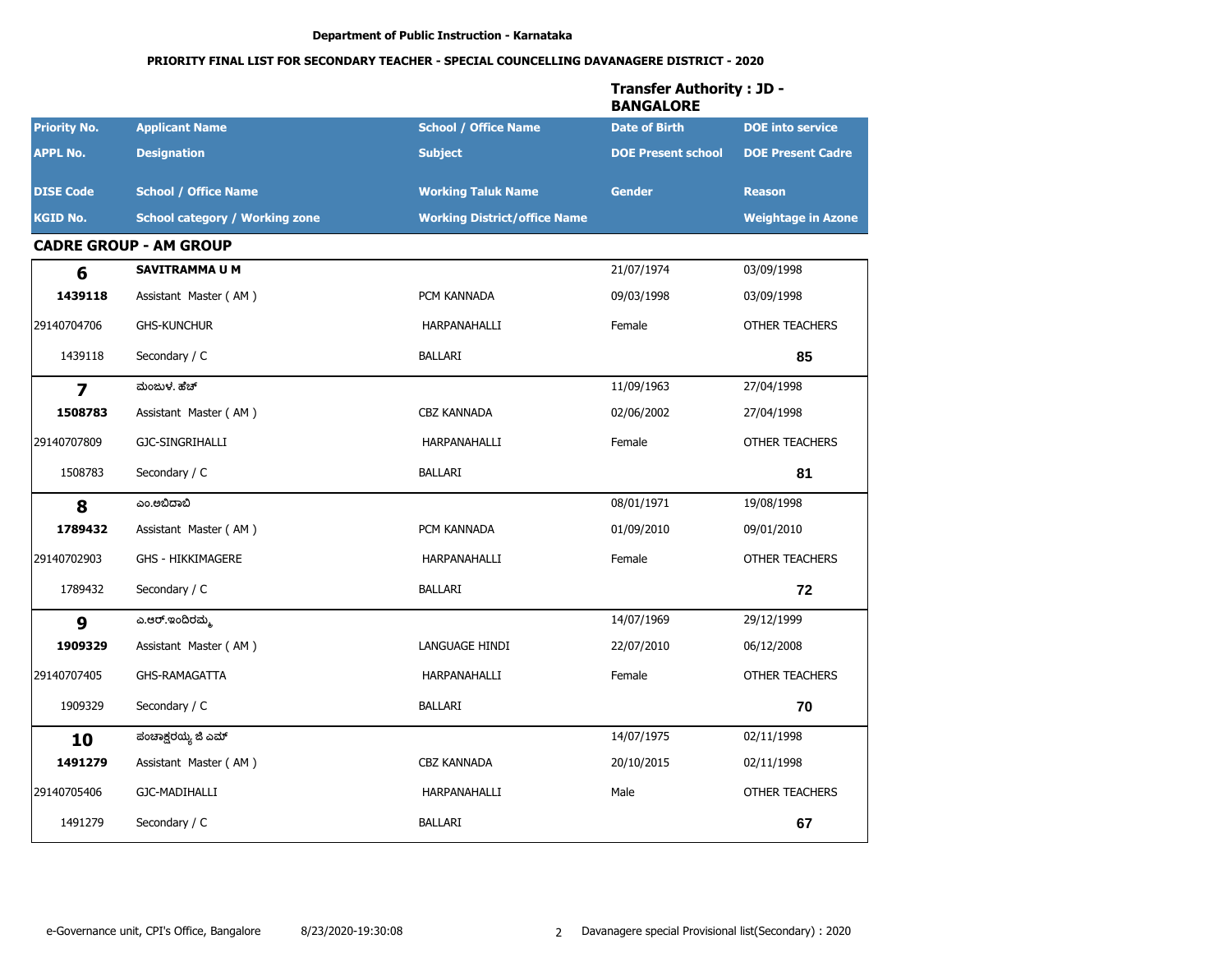|                     |                                       |                                     | <b>Transfer Authority: JD -</b><br><b>BANGALORE</b> |                           |
|---------------------|---------------------------------------|-------------------------------------|-----------------------------------------------------|---------------------------|
| <b>Priority No.</b> | <b>Applicant Name</b>                 | <b>School / Office Name</b>         | <b>Date of Birth</b>                                | <b>DOE</b> into service   |
| <b>APPL No.</b>     | <b>Designation</b>                    | <b>Subject</b>                      | <b>DOE Present school</b>                           | <b>DOE Present Cadre</b>  |
| <b>DISE Code</b>    | <b>School / Office Name</b>           | <b>Working Taluk Name</b>           | <b>Gender</b>                                       | <b>Reason</b>             |
| <b>KGID No.</b>     | <b>School category / Working zone</b> | <b>Working District/office Name</b> |                                                     | <b>Weightage in Azone</b> |
|                     | <b>CADRE GROUP - AM GROUP</b>         |                                     |                                                     |                           |
| 11                  | ಹೆಚ್. ಹುಸೇನ್ ಪೀರ್                     |                                     | 06/01/1974                                          | 22/07/1999                |
| 1655314             | Assistant Master (AM)                 | <b>ARTS KANNADA</b>                 | 08/07/2013                                          | 22/07/1999                |
| 29140708107         | <b>GHS-THELIGI</b>                    | HARPANAHALLI                        | Male                                                | <b>OTHER TEACHERS</b>     |
| 1655314             | Secondary / C                         | BALLARI                             |                                                     | 67                        |
| 12                  | ಜಬೀನಾ ಶಂಷಾದ್ ಕೆ                       |                                     | 22/07/1962                                          | 27/07/1993                |
| 1314494             | Assistant Master (AM)                 | LANGUAGE HINDI                      | 06/03/2011                                          | 27/07/1993                |
| 29140705704         | <b>GHS-MUTHIGI</b>                    | HARPANAHALLI                        | Female                                              | <b>OTHER TEACHERS</b>     |
| 1314494             | Secondary / C                         | <b>BALLARI</b>                      |                                                     | 65                        |
| 13                  | ಡಿ.ಪ್ರಶಾಂತ                            |                                     | 15/05/1979                                          | 15/11/1999                |
| 1787375             | Assistant Master (AM)                 | ARTS KANNADA                        | 20/05/2015                                          | 06/04/2004                |
| 29140707405         | GHS-RAMAGATTA                         | HARPANAHALLI                        | Male                                                | <b>OTHER TEACHERS</b>     |
| 1787375             | Secondary / C                         | BALLARI                             |                                                     | 65                        |
| 14                  | ಆರ್.ಪ್ರಕಾಶ್                           |                                     | 22/07/1970                                          | 14/11/1994                |
| 1279724             | Assistant Master (AM)                 | PCM KANNADA                         | 25/05/2016                                          | 14/11/1994                |
| 29140704902         | GOVT PU COLLEGE LAXMIPURA             | HARPANAHALLI                        | Male                                                | <b>OTHER TEACHERS</b>     |
| 1279724             | Secondary / C                         | <b>BALLARI</b>                      |                                                     | 64                        |
| 15                  | ಚನ್ನಾನಾಯ್ಕೆ ಡಿ                        |                                     | 12/10/1974                                          | 12/11/1998                |
| 1724607             | Assistant Master (AM)                 | ARTS KANNADA                        | 10/05/2016                                          | 12/11/1998                |
| 29140707809         | GJC-SINGRIHALLI                       | HARPANAHALLI                        | Male                                                | OTHER TEACHERS            |
| 1724607             | Secondary / C                         | BALLARI                             |                                                     | 64                        |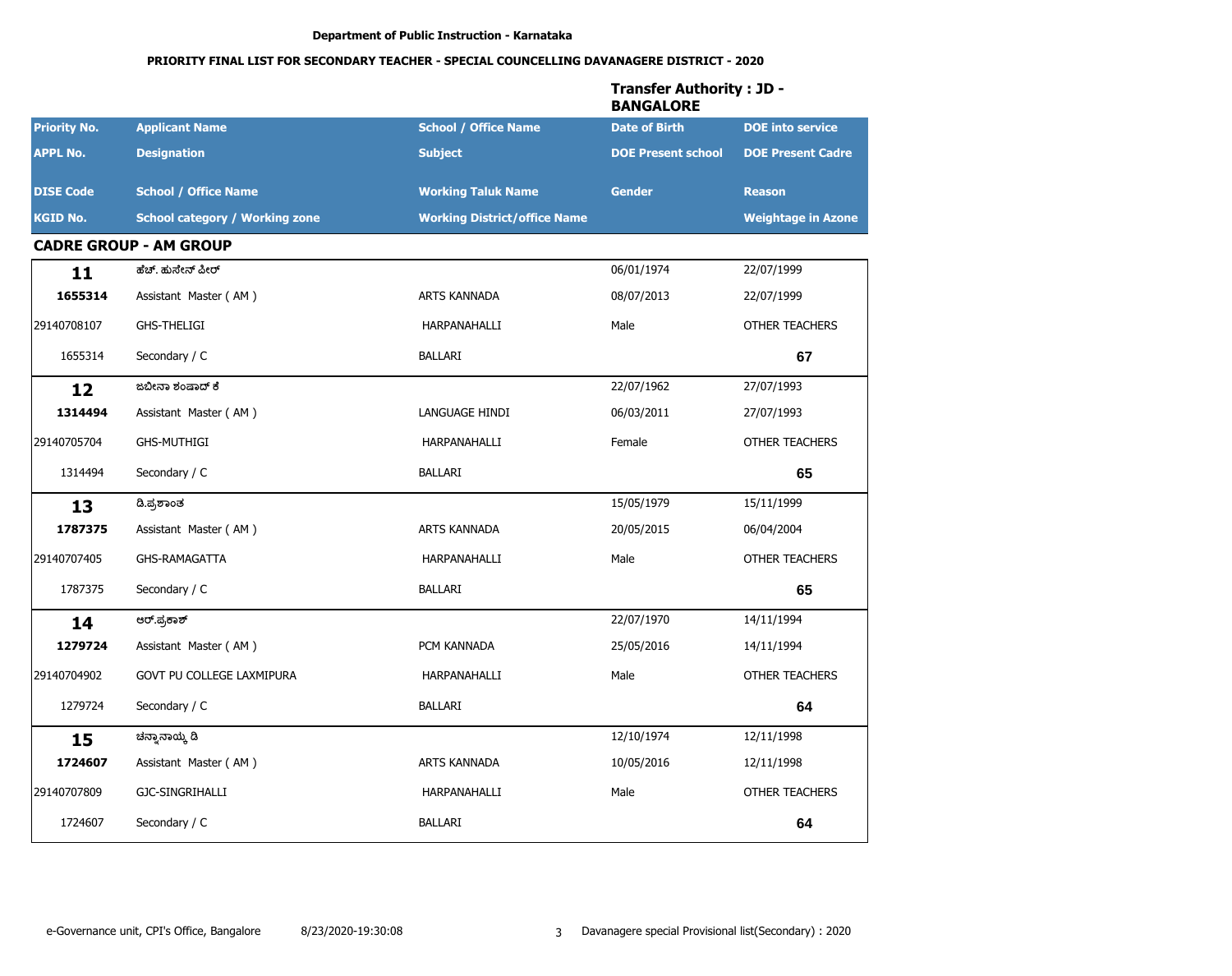|                     |                                       |                                     | <b>Transfer Authority: JD -</b><br><b>BANGALORE</b> |                           |
|---------------------|---------------------------------------|-------------------------------------|-----------------------------------------------------|---------------------------|
| <b>Priority No.</b> | <b>Applicant Name</b>                 | <b>School / Office Name</b>         | <b>Date of Birth</b>                                | <b>DOE</b> into service   |
| <b>APPL No.</b>     | <b>Designation</b>                    | <b>Subject</b>                      | <b>DOE Present school</b>                           | <b>DOE Present Cadre</b>  |
| <b>DISE Code</b>    | <b>School / Office Name</b>           | <b>Working Taluk Name</b>           | <b>Gender</b>                                       | <b>Reason</b>             |
| <b>KGID No.</b>     | <b>School category / Working zone</b> | <b>Working District/office Name</b> |                                                     | <b>Weightage in Azone</b> |
|                     | <b>CADRE GROUP - AM GROUP</b>         |                                     |                                                     |                           |
| 16                  | ವೆಂಕಟೇಶಿ                              |                                     | 06/01/1973                                          | 04/06/2003                |
| 1948979             | Assistant Master (AM)                 | PCM KANNADA                         | 26/11/2008                                          | 04/06/2003                |
| 29140708107         | <b>GHS-THELIGI</b>                    | HARPANAHALLI                        | Male                                                | <b>OTHER TEACHERS</b>     |
| 1948979             | Secondary / C                         | <b>BALLARI</b>                      |                                                     | 59                        |
| 17                  | ಪಿ. ಕವಿತ                              |                                     | 13/03/1978                                          | 31/07/2002                |
| 1790354             | Assistant Master (AM)                 | PCM KANNADA                         | 07/04/2014                                          | 06/01/2010                |
| 29140707809         | GJC-SINGRIHALLI                       | HARPANAHALLI                        | Female                                              | <b>OTHER TEACHERS</b>     |
| 1790354             | Secondary / C                         | BALLARI                             |                                                     | 57                        |
| 18                  | ಉಮಾದೇವಿ ಕೆ.ಸಿ.                        |                                     | 04/12/1981                                          | 19/03/2004                |
| 1964789             | Assistant Master (AM)                 | LANGUAGE HINDI                      | 06/11/2009                                          | 19/03/2004                |
| 29140707809         | GJC-SINGRIHALLI                       | HARPANAHALLI                        | Female                                              | <b>OTHER TEACHERS</b>     |
| 1964789             | Secondary / C                         | <b>BALLARI</b>                      |                                                     | 55                        |
| 19                  | ವಿಶಾಲಾಕ್ಷಮ್ಮ                          |                                     | 15/03/1972                                          | 31/07/2002                |
| 1948113             | Assistant Master (AM)                 | PCM KANNADA                         | 24/07/2019                                          | 20/05/2013                |
| 29140708107         | <b>GHS-THELIGI</b>                    | HARPANAHALLI                        | Female                                              | <b>OTHER TEACHERS</b>     |
| 1948113             | Secondary / C                         | BALLARI                             |                                                     | 54                        |
| 20                  | ಸುನಂದಬಾಯಿ ಎಸ್                         |                                     | 07/12/1972                                          | 29/06/2005                |
| 1987782             | TGT-SSA                               | TGT - PCM - KANNADA                 | 23/06/2011                                          | 29/06/2005                |
| 29140701903         | GHPS- BENDIGERE                       | HARPANAHALLI                        | Female                                              | OTHER TEACHERS            |
| 1987782             | Secondary / C                         | BALLARI                             |                                                     | 51                        |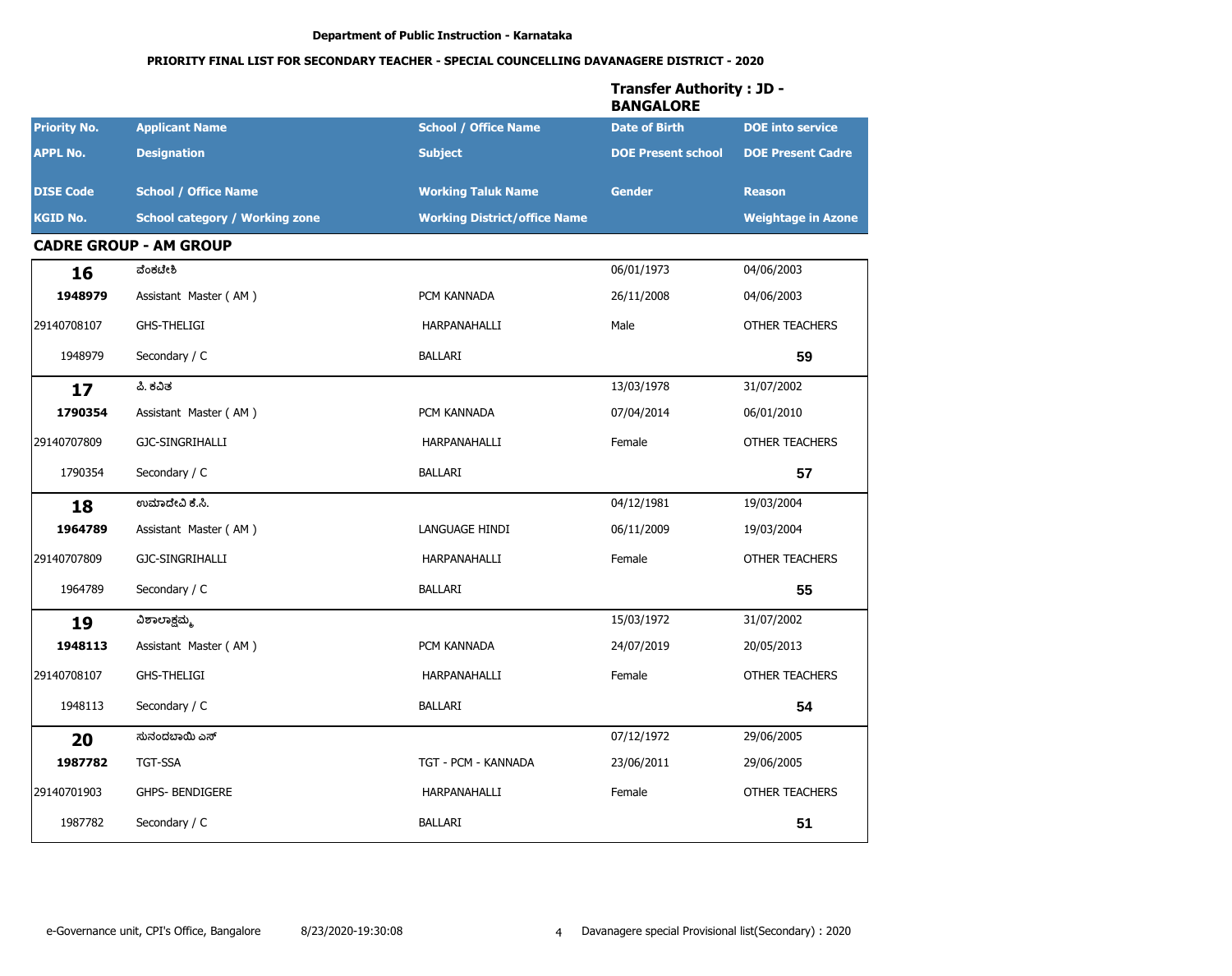# PRIORITY FINAL LIST FOR SECONDARY TEACHER - SPECIAL COUNCELLING DAVANAGERE DISTRICT - 2020

|                     |                                       |                                     | Transfer Authority : JD -<br><b>BANGALORE</b> |                           |
|---------------------|---------------------------------------|-------------------------------------|-----------------------------------------------|---------------------------|
| <b>Priority No.</b> | <b>Applicant Name</b>                 | <b>School / Office Name</b>         | <b>Date of Birth</b>                          | <b>DOE</b> into service   |
| <b>APPL No.</b>     | <b>Designation</b>                    | <b>Subject</b>                      | <b>DOE Present school</b>                     | <b>DOE Present Cadre</b>  |
| <b>DISE Code</b>    | <b>School / Office Name</b>           | <b>Working Taluk Name</b>           | <b>Gender</b>                                 | <b>Reason</b>             |
| <b>KGID No.</b>     | <b>School category / Working zone</b> | <b>Working District/office Name</b> |                                               | <b>Weightage in Azone</b> |
|                     | <b>CADRE GROUP - AM GROUP</b>         |                                     |                                               |                           |
| 21                  | ರಮೇಶ್.ಎಂ.ಆರ್                          |                                     | 20/05/1978                                    | 02/07/2005                |
| 1797801             | <b>TGT-SSA</b>                        | TGT - PCM - KANNADA                 | 07/06/2011                                    | 02/07/2005                |
| 29140707305         | GHPS- RAGIMASALAVADA                  | HARPANAHALLI                        | Male                                          | <b>OTHER TEACHERS</b>     |
| 1797801             | Secondary / C                         | <b>BALLARI</b>                      |                                               | 51                        |
| 22                  | ವಸಂತಕುಮಾರಿ ವಿ                         |                                     | 22/07/1978                                    | 24/01/2006                |
| 1960131             | TGT-SSA                               |                                     | 16/06/2011                                    | 24/01/2006                |
|                     |                                       | HARPANAHALLI                        | Female                                        | <b>OTHER TEACHERS</b>     |
| 1960131             | Secondary /                           | <b>BALLARI</b>                      |                                               | 51                        |
| 23                  | ಲತೆ ಎಸ್ ಬಿ                            |                                     | 23/02/1978                                    | 17/02/2004                |
| 1953653             | Assistant Master (AM)                 | LANGUAGE KANNADA                    | 14/10/2015                                    | 17/02/2004                |
| 29140703603         | GHS-K.KALLAHALLI                      | HARPANAHALLI                        | Female                                        | <b>OTHER TEACHERS</b>     |
| 1953653             | Secondary / C                         | <b>BALLARI</b>                      |                                               | 49                        |
| 24                  | ಪವಿತ್ರ ಎ                              |                                     | 15/02/1977                                    | 25/06/2007                |
| 2161828             | Assistant Master (AM)                 | PCM KANNADA                         | 25/06/2007                                    | 25/06/2007                |
| 29140705503         | <b>GHS-MYDUR</b>                      | HARPANAHALLI                        | Female                                        | <b>OTHER TEACHERS</b>     |
| 2161828             | Secondary / C                         | <b>BALLARI</b>                      |                                               | 49                        |
| 25                  | ವೀಣಾ ಎಂ ಸಿ                            |                                     | 26/05/1983                                    | 28/06/2007                |
| 2161304             | TGT-SSA                               | TGT - PCM - KANNADA                 | 28/06/2007                                    | 28/06/2007                |
| 29140707602         | GHPS- SATHTHOORU                      | HARPANAHALLI                        | Female                                        | OTHER TEACHERS            |
| 2161304             | Secondary / C                         | <b>BALLARI</b>                      |                                               | 49                        |

# -fau Autherit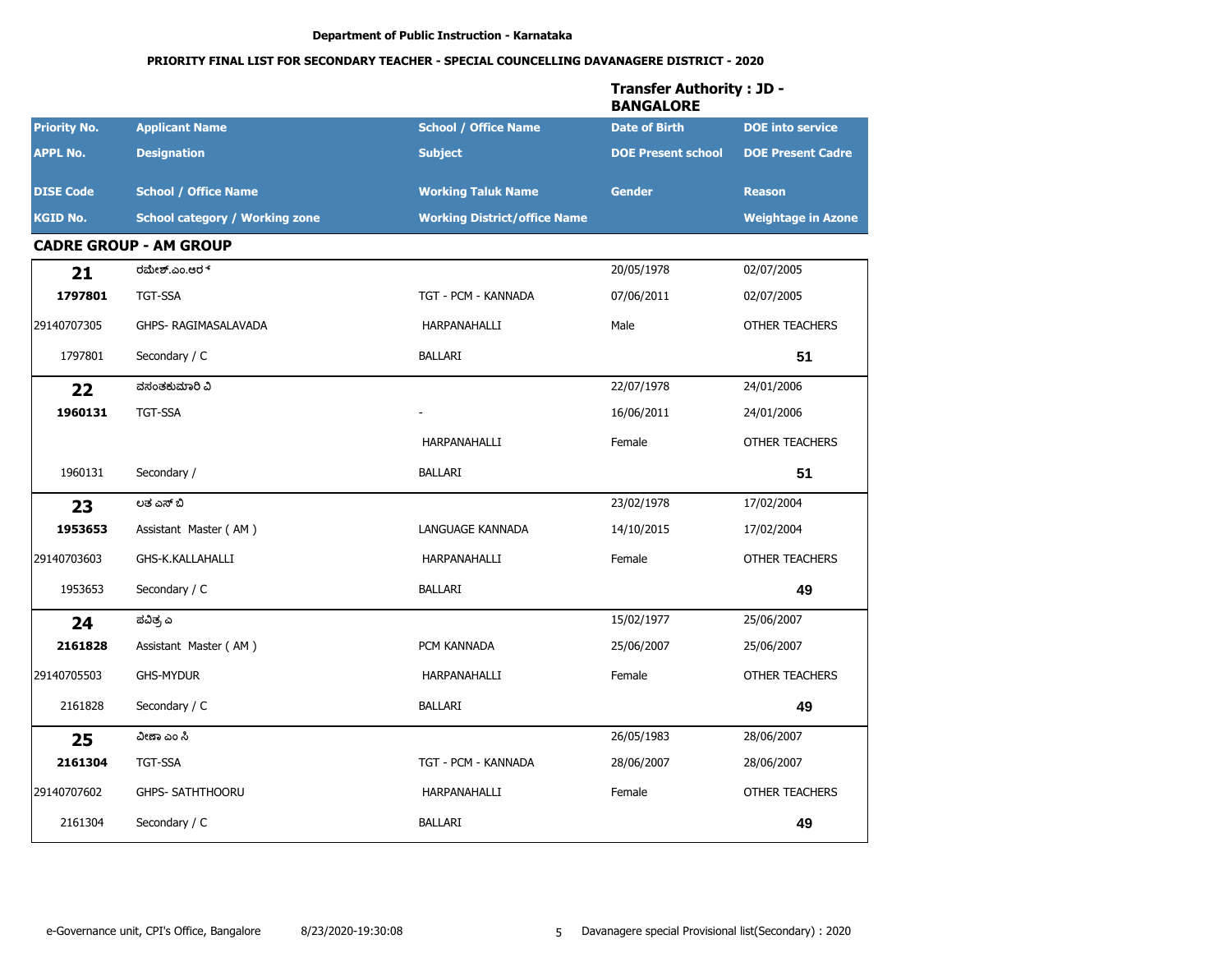|                     |                                          |                                     | <b>Transfer Authority: JD -</b><br><b>BANGALORE</b> | <b>DOE</b> into service<br><b>DOE Present Cadre</b><br><b>Reason</b><br><b>Weightage in Azone</b><br>08/06/2005<br>08/06/2005<br><b>OTHER TEACHERS</b><br>48<br>12/11/1998<br>12/11/1998<br><b>OTHER TEACHERS</b><br>46<br>02/05/2005<br>02/05/2005<br><b>OTHER TEACHERS</b><br>46<br>07/03/2005<br>20/07/2013 |
|---------------------|------------------------------------------|-------------------------------------|-----------------------------------------------------|----------------------------------------------------------------------------------------------------------------------------------------------------------------------------------------------------------------------------------------------------------------------------------------------------------------|
| <b>Priority No.</b> | <b>Applicant Name</b>                    | <b>School / Office Name</b>         | <b>Date of Birth</b>                                |                                                                                                                                                                                                                                                                                                                |
| <b>APPL No.</b>     | <b>Designation</b>                       | <b>Subject</b>                      | <b>DOE Present school</b>                           |                                                                                                                                                                                                                                                                                                                |
| <b>DISE Code</b>    | <b>School / Office Name</b>              | <b>Working Taluk Name</b>           | <b>Gender</b>                                       |                                                                                                                                                                                                                                                                                                                |
| <b>KGID No.</b>     | <b>School category / Working zone</b>    | <b>Working District/office Name</b> |                                                     |                                                                                                                                                                                                                                                                                                                |
|                     | <b>CADRE GROUP - AM GROUP</b>            |                                     |                                                     |                                                                                                                                                                                                                                                                                                                |
| 26                  | ಮಧುಸೂಧನ ಬಿ ಟಿ                            |                                     | 30/11/1978                                          |                                                                                                                                                                                                                                                                                                                |
| 1950218             | Assistant Master (AM)                    | PCM KANNADA                         | 08/01/2019                                          |                                                                                                                                                                                                                                                                                                                |
| 29140700606         | GHPS UPGRADED H.S-J.TUMBIGERERMSA        | HARPANAHALLI                        | Male                                                |                                                                                                                                                                                                                                                                                                                |
| 1950218             | Secondary / C                            | <b>BALLARI</b>                      |                                                     |                                                                                                                                                                                                                                                                                                                |
| 27                  | ಓಂಕಾರಪ್ಪ ಸಿ                              |                                     | 05/03/1973                                          |                                                                                                                                                                                                                                                                                                                |
| 1619983             | Assistant Master (AM)                    | LANGUAGE KANNADA                    | 09/11/2015                                          |                                                                                                                                                                                                                                                                                                                |
| 29140707809         | GJC-SINGRIHALLI                          | HARPANAHALLI                        | Male                                                |                                                                                                                                                                                                                                                                                                                |
| 1619983             | Secondary / C                            | BALLARI                             |                                                     |                                                                                                                                                                                                                                                                                                                |
| 28                  | ಉಮಾದೇವಿ ಎನ್ ಸಿ                           |                                     | 18/07/1981                                          |                                                                                                                                                                                                                                                                                                                |
| 1909154             | <b>TGT-SSA</b>                           | TGT - PCM - KANNADA                 | 13/10/2015                                          |                                                                                                                                                                                                                                                                                                                |
| 29140710102         | GHPSMODEL-MEGALAPETE                     | HARPANAHALLI                        | Female                                              |                                                                                                                                                                                                                                                                                                                |
| 1909154             | Secondary / A                            | BALLARI                             |                                                     |                                                                                                                                                                                                                                                                                                                |
| 29                  | ರವಿ ಎನ್.                                 |                                     | 06/01/1983                                          |                                                                                                                                                                                                                                                                                                                |
| 1746687             | Assistant Master (AM)                    | LANGUAGE KANNADA                    | 25/10/2019                                          |                                                                                                                                                                                                                                                                                                                |
| 29140707908         | <b>GHS-THOUDURU</b>                      | HARPANAHALLI                        | Male                                                | <b>OTHER TEACHERS</b>                                                                                                                                                                                                                                                                                          |
| 1746687             | Secondary / C                            | <b>BALLARI</b>                      |                                                     | 45                                                                                                                                                                                                                                                                                                             |
| 30                  | ಮಹಮ್ಮದ್ ಗನೀಫ್                            |                                     | 26/06/1969                                          | 04/06/2005                                                                                                                                                                                                                                                                                                     |
| 1950562             | Education Co-Ordinator (ECO) - Secondary | TGT - PCM - KANNADA                 | 03/02/2020                                          | 04/06/2005                                                                                                                                                                                                                                                                                                     |
|                     |                                          |                                     | Male                                                | OTHER TEACHERS                                                                                                                                                                                                                                                                                                 |
| 1950562             | Secondary /                              | BALLARI                             |                                                     | 45                                                                                                                                                                                                                                                                                                             |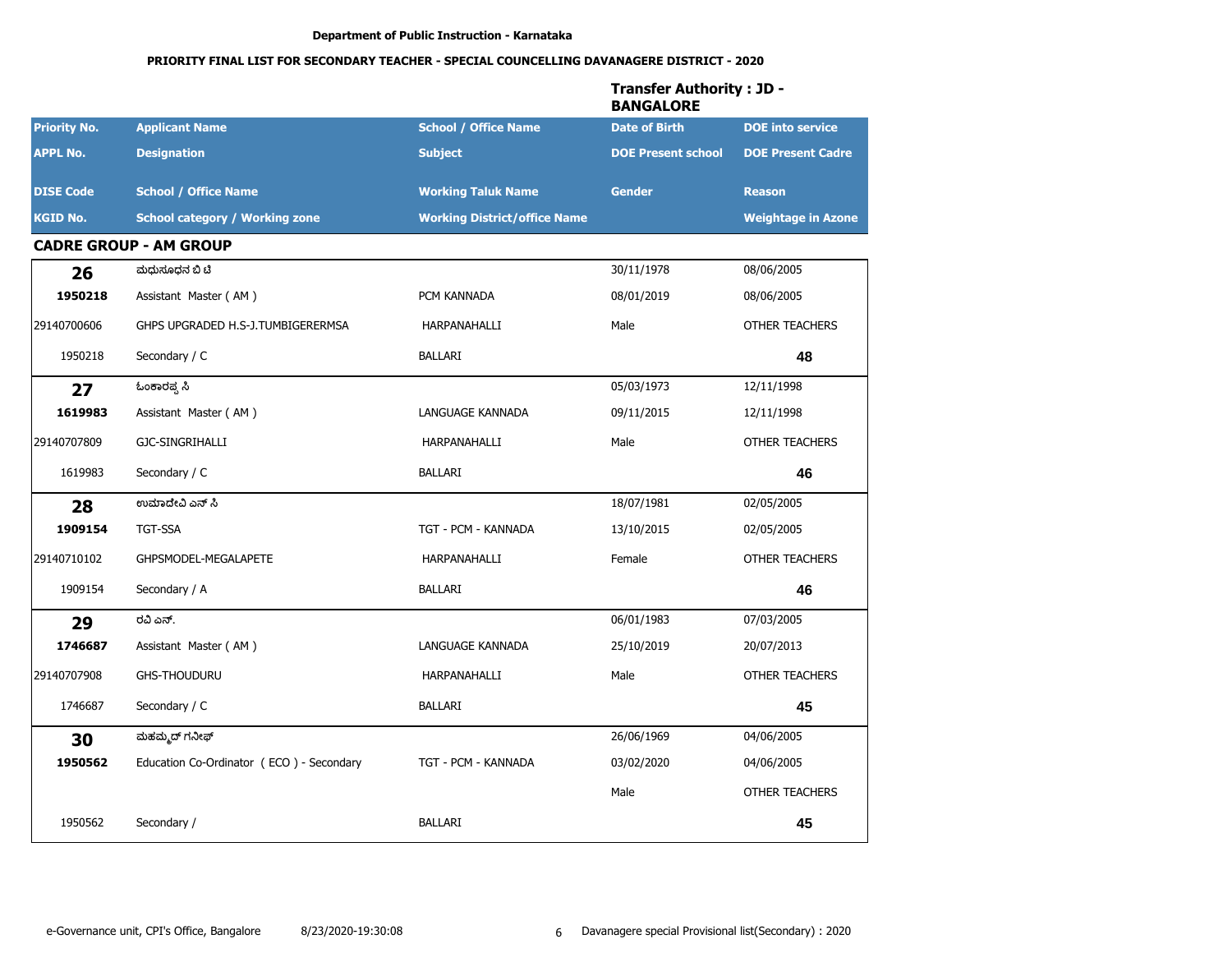|                     |                                       |                                     | <b>Transfer Authority: JD -</b><br><b>BANGALORE</b> |                           |
|---------------------|---------------------------------------|-------------------------------------|-----------------------------------------------------|---------------------------|
| <b>Priority No.</b> | <b>Applicant Name</b>                 | <b>School / Office Name</b>         | <b>Date of Birth</b>                                | <b>DOE</b> into service   |
| <b>APPL No.</b>     | <b>Designation</b>                    | <b>Subject</b>                      | <b>DOE Present school</b>                           | <b>DOE Present Cadre</b>  |
| <b>DISE Code</b>    | <b>School / Office Name</b>           | <b>Working Taluk Name</b>           | <b>Gender</b>                                       | <b>Reason</b>             |
| <b>KGID No.</b>     | <b>School category / Working zone</b> | <b>Working District/office Name</b> |                                                     | <b>Weightage in Azone</b> |
|                     | <b>CADRE GROUP - AM GROUP</b>         |                                     |                                                     |                           |
| 31                  | ಲೋಕೇಶ. ಎ                              |                                     | 14/04/1981                                          | 23/06/2005                |
| 1950353             | <b>TGT-SSA</b>                        | TGT - PCM - KANNADA                 | 12/09/2016                                          | 23/06/2005                |
| 29140705702         | GHPS- H.OBALAPURA                     | HARPANAHALLI                        | Male                                                | <b>OTHER TEACHERS</b>     |
| 1950353             | Secondary / C                         | <b>BALLARI</b>                      |                                                     | 45                        |
| 32                  | ನಿರ್ಮಲ.ಆರ್                            |                                     | 06/01/1968                                          | 25/06/2007                |
| 2063881             | Assistant Master (AM)                 | PCM KANNADA                         | 22/06/2011                                          | 25/06/2007                |
| 29140704902         | GOVT PU COLLEGE LAXMIPURA             | HARPANAHALLI                        | Female                                              | OTHER TEACHERS            |
| 2063881             | Secondary / C                         | <b>BALLARI</b>                      |                                                     | 45                        |
| 33                  | ಕವಿತಾ ಸಿ ನಂದಿಹಳ್ಳಿ                    |                                     | 05/01/1982                                          | 03/07/2007                |
| 2115257             | Assistant Master (AM)                 | LANGUAGE ENGLISH                    | 14/07/2011                                          | 03/07/2007                |
| 29140704902         | GOVT PU COLLEGE LAXMIPURA             | HARPANAHALLI                        | Female                                              | <b>OTHER TEACHERS</b>     |
| 2115257             | Secondary / C                         | <b>BALLARI</b>                      |                                                     | 45                        |
| 34                  | ರಘು ಒ ಪಿ                              |                                     | 06/01/1981                                          | 10/08/2007                |
| 2221474             | <b>TGT-SSA</b>                        | TGT - PCM - KANNADA                 | 28/06/2011                                          | 10/08/2007                |
| 29140702505         | <b>GHPS- HALLIKERE</b>                | HARPANAHALLI                        | Male                                                | <b>OTHER TEACHERS</b>     |
| 2221474             | Secondary / C                         | <b>BALLARI</b>                      |                                                     | 45                        |
| 35                  | ಯೋಗೀಶ್ ಆರ್                            |                                     | 21/01/1978                                          | 25/08/2007                |
| 2224983             | TGT-SSA                               | TGT - PCM - KANNADA                 | 29/06/2011                                          | 25/08/2007                |
| 29140700701         | GHPS- ARASANALU                       | HARPANAHALLI                        | Male                                                | OTHER TEACHERS            |
| 2224983             | Secondary / C                         | BALLARI                             |                                                     | 45                        |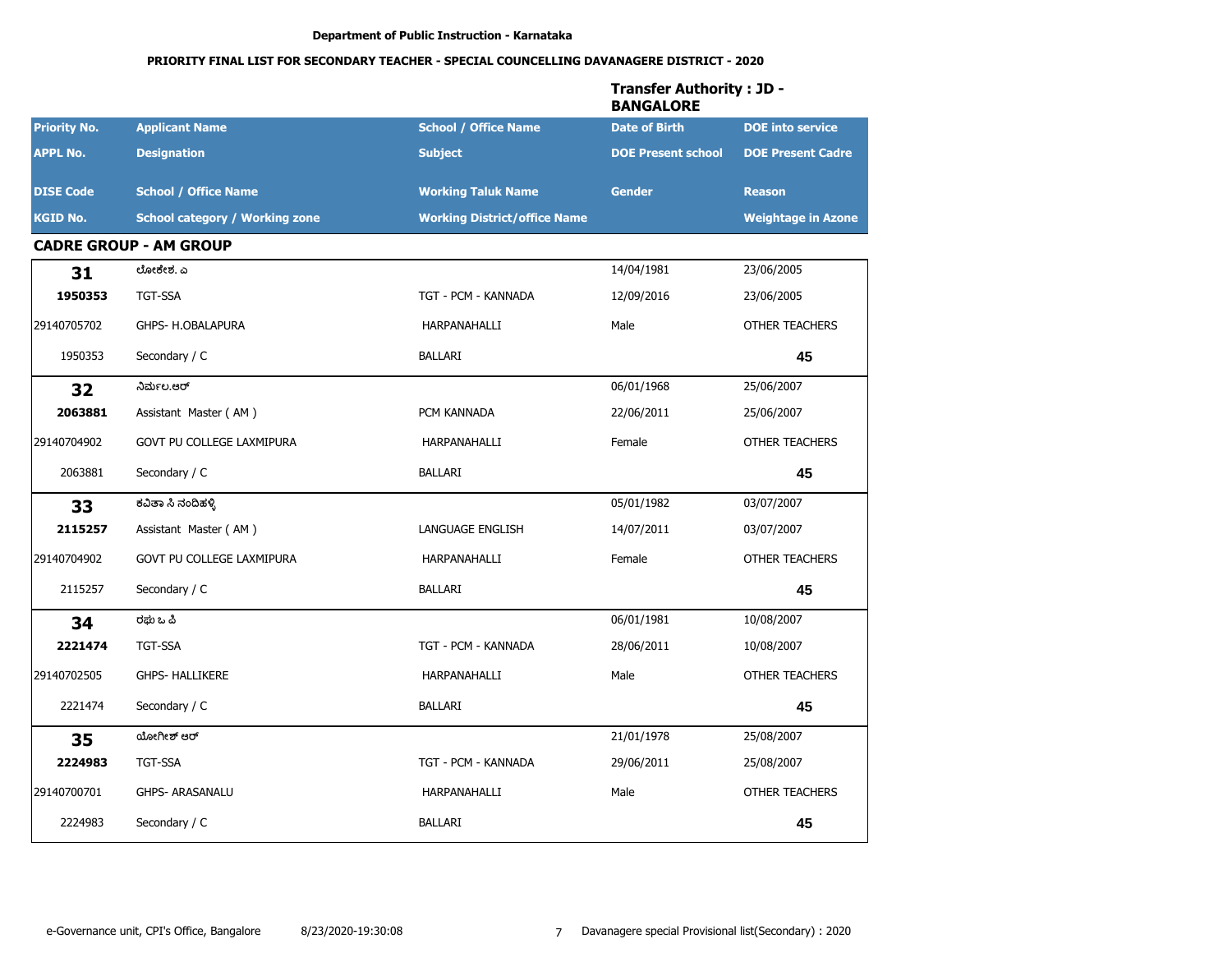|                     |                                       |                                     | <b>Transfer Authority: JD -</b><br><b>BANGALORE</b> |                           |
|---------------------|---------------------------------------|-------------------------------------|-----------------------------------------------------|---------------------------|
| <b>Priority No.</b> | <b>Applicant Name</b>                 | <b>School / Office Name</b>         | <b>Date of Birth</b>                                | <b>DOE</b> into service   |
| <b>APPL No.</b>     | <b>Designation</b>                    | <b>Subject</b>                      | <b>DOE Present school</b>                           | <b>DOE Present Cadre</b>  |
| <b>DISE Code</b>    | <b>School / Office Name</b>           | <b>Working Taluk Name</b>           | <b>Gender</b>                                       | <b>Reason</b>             |
| <b>KGID No.</b>     | <b>School category / Working zone</b> | <b>Working District/office Name</b> |                                                     | <b>Weightage in Azone</b> |
|                     | <b>CADRE GROUP - AM GROUP</b>         |                                     |                                                     |                           |
| 36                  | ಸವಿತ ಹೆಚ್.ಕೆ                          |                                     | 21/02/1985                                          | 04/07/2008                |
| 2163495             | Assistant Master (AM)                 | <b>CBZ KANNADA</b>                  | 07/04/2008                                          | 04/07/2008                |
| 29140705605         | <b>GHS - MATHIHALLI</b>               | HARPANAHALLI                        | Female                                              | <b>OTHER TEACHERS</b>     |
| 2163495             | Secondary / C                         | <b>BALLARI</b>                      |                                                     | 45                        |
| 37                  | ಸಾಹೇರಬಾನು.ಎಂ                          |                                     | 15/07/1977                                          | 11/07/2007                |
| 2155407             | Assistant Master (AM)                 | <b>CBZ KANNADA</b>                  | 07/03/2012                                          | 05/11/2008                |
| 29140704902         | <b>GOVT PU COLLEGE LAXMIPURA</b>      | HARPANAHALLI                        | Female                                              | <b>OTHER TEACHERS</b>     |
| 2155407             | Secondary / C                         | <b>BALLARI</b>                      |                                                     | 44                        |
| 38                  | ವಿಜಯ ಬಾಯಿ ಬಿ                          |                                     | 01/05/1980                                          | 16/02/2004                |
| 1957756             | Assistant Master (AM)                 | LANGUAGE HINDI                      | 23/07/2010                                          | 16/02/2004                |
| 29140700607         | <b>GHS-ANAJIGERE</b>                  | HARPANAHALLI                        | Female                                              | <b>OTHER TEACHERS</b>     |
| 1957756             | Secondary / C                         | <b>BALLARI</b>                      |                                                     | 43                        |
| 39                  | ಮಂಜುನಾಥ ಸ್ವಾಮಿ ಪಿ ತಟ್ಟೆ               |                                     | 20/06/1978                                          | 28/06/2007                |
| 2159955             | TGT-SSA                               | TGT - PCM - KANNADA                 | 08/06/2013                                          | 28/06/2007                |
| 29140703803         | <b>GHPS- VATLAHALLI</b>               | HARPANAHALLI                        | Male                                                | <b>OTHER TEACHERS</b>     |
| 2159955             | Secondary / C                         | <b>BALLARI</b>                      |                                                     | 43                        |
| 40                  | ಕೊಟ್ರೇಶಿ ಬಿ.ಎಂ                        |                                     | 02/06/1980                                          | 03/05/2007                |
| 2303128             | TGT-SSA                               | TGT - PCM - KANNADA                 | 08/08/2013                                          | 03/05/2007                |
| 29140708309         | GHPS- UCHCHANGIDURGA                  | HARPANAHALLI                        | Male                                                | OTHER TEACHERS            |
| 2303128             | Secondary / C                         | <b>BALLARI</b>                      |                                                     | 42                        |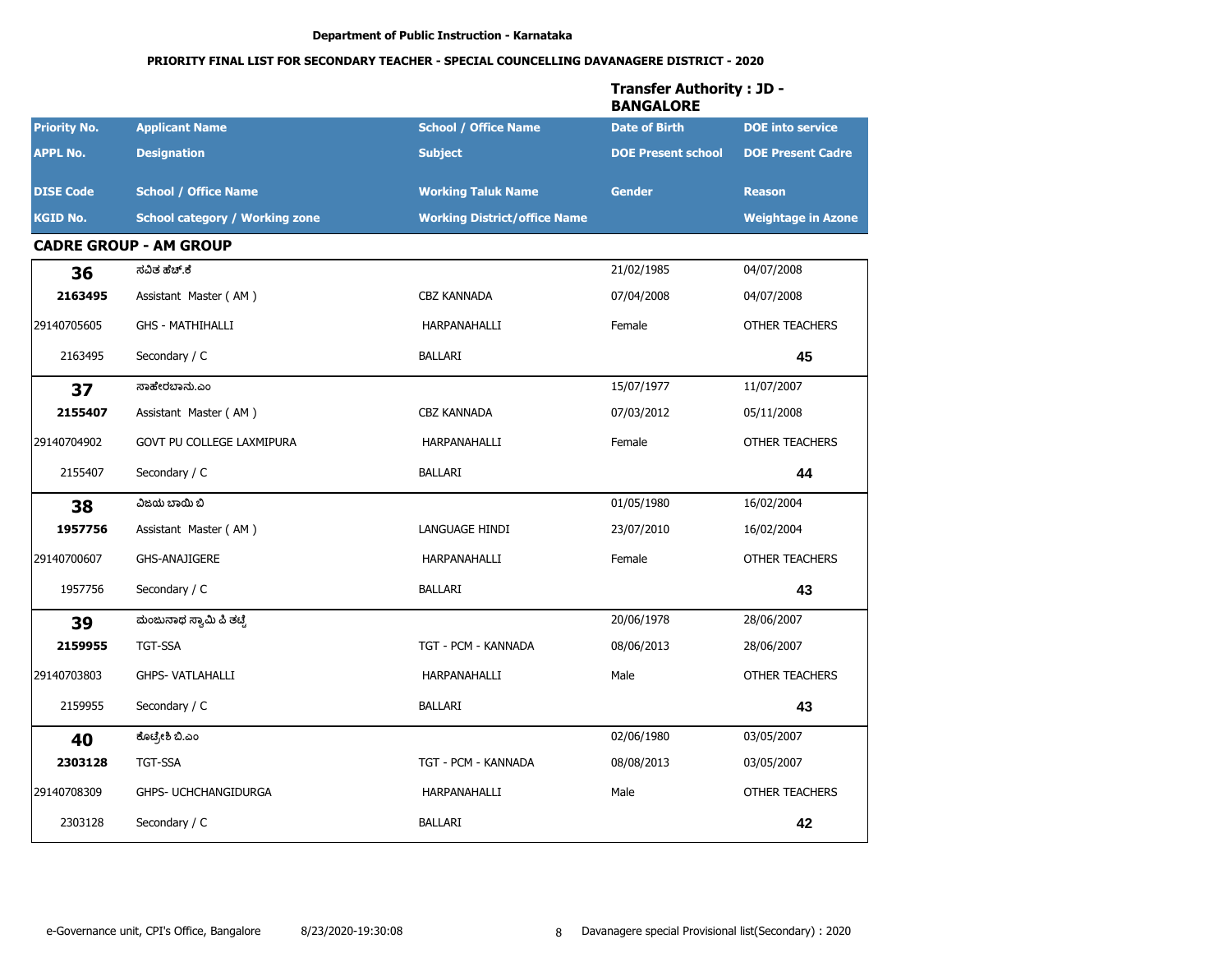|                     |                                       |                                     | <b>Transfer Authority: JD -</b><br><b>BANGALORE</b> |                           |
|---------------------|---------------------------------------|-------------------------------------|-----------------------------------------------------|---------------------------|
| <b>Priority No.</b> | <b>Applicant Name</b>                 | <b>School / Office Name</b>         | <b>Date of Birth</b>                                | <b>DOE</b> into service   |
| <b>APPL No.</b>     | <b>Designation</b>                    | <b>Subject</b>                      | <b>DOE Present school</b>                           | <b>DOE Present Cadre</b>  |
| <b>DISE Code</b>    | <b>School / Office Name</b>           | <b>Working Taluk Name</b>           | <b>Gender</b>                                       | <b>Reason</b>             |
| <b>KGID No.</b>     | <b>School category / Working zone</b> | <b>Working District/office Name</b> |                                                     | <b>Weightage in Azone</b> |
|                     | <b>CADRE GROUP - AM GROUP</b>         |                                     |                                                     |                           |
| 41                  | ಗೌರಮ್ಮ ಎಂ ಎಂ                          |                                     | 04/05/1981                                          | 03/05/2007                |
| 2304640             | <b>TGT-SSA</b>                        | TGT - PCM - KANNADA                 | 13/08/2013                                          | 03/05/2007                |
| 29140707202         | GHPS- KAMMATHTHAHALLI                 | HARPANAHALLI                        | Female                                              | <b>OTHER TEACHERS</b>     |
| 2304640             | Secondary / C                         | <b>BALLARI</b>                      |                                                     | 42                        |
| 42                  | ಶಿವಕುಮಾರ ಪಿ ಎಮ್                       |                                     | 25/02/1979                                          | 08/06/2007                |
| 2273879             | <b>TGT-SSA</b>                        | TGT - PCM - KANNADA                 | 09/02/2014                                          | 08/06/2007                |
| 29140702601         | GHPS- HALUVAGALU BADAVANE             | HARPANAHALLI                        | Male                                                | OTHER TEACHERS            |
| 2273879             | Secondary / C                         | <b>BALLARI</b>                      |                                                     | 42                        |
| 43                  | ರವಿಶಂಕರ ಡಿ ಎಸ್                        |                                     | 18/07/1979                                          | 25/06/2007                |
| 2168804             | <b>TGT-SSA</b>                        | TGT - PCM - KANNADA                 | 08/10/2013                                          | 25/06/2007                |
| 29140707705         | <b>GHPS- KERETHANDA</b>               | HARPANAHALLI                        | Male                                                | <b>OTHER TEACHERS</b>     |
| 2168804             | Secondary / C                         | <b>BALLARI</b>                      |                                                     | 42                        |
| 44                  | ಜೆ. ಮಧು                               |                                     | 18/06/1980                                          | 13/07/2007                |
| 2005853             | <b>TGT-SSA</b>                        | TGT - PCM - KANNADA                 | 08/05/2014                                          | 13/07/2007                |
| 29140702605         | GHPSMODEL-HALUVAGALU                  | HARPANAHALLI                        | Male                                                | <b>OTHER TEACHERS</b>     |
| 2005853             | Secondary / C                         | <b>BALLARI</b>                      |                                                     | 42                        |
| 45                  | ಪ್ರದೀಪ್ ಕುಮಾರ್ ವಿ ಪಿ                  |                                     | 03/05/1981                                          | 01/08/2007                |
| 2491861             | Assistant Master (AM)                 | PCM KANNADA                         | 08/01/2019                                          | 01/08/2007                |
| 29140706901         | GHPS UPGRADED H.S-NITTURURMSA         | HARPANAHALLI                        | Male                                                | OTHER TEACHERS            |
| 2491861             | Secondary / C                         | BALLARI                             |                                                     | 42                        |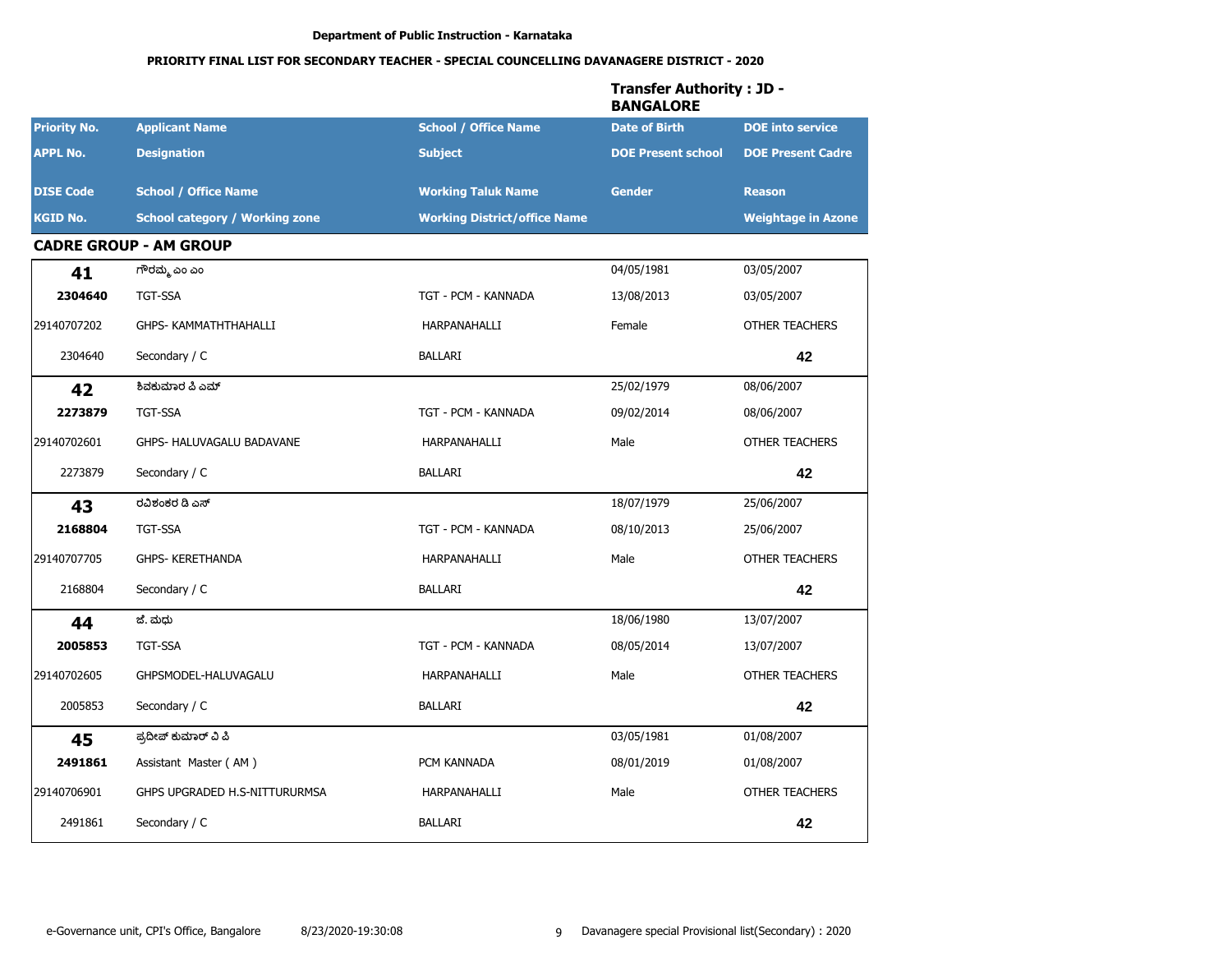|                     |                                       |                                     | <b>Transfer Authority: JD -</b><br><b>BANGALORE</b> |                           |
|---------------------|---------------------------------------|-------------------------------------|-----------------------------------------------------|---------------------------|
| <b>Priority No.</b> | <b>Applicant Name</b>                 | <b>School / Office Name</b>         | <b>Date of Birth</b>                                | <b>DOE</b> into service   |
| <b>APPL No.</b>     | <b>Designation</b>                    | <b>Subject</b>                      | <b>DOE Present school</b>                           | <b>DOE Present Cadre</b>  |
| <b>DISE Code</b>    | <b>School / Office Name</b>           | <b>Working Taluk Name</b>           | <b>Gender</b>                                       | <b>Reason</b>             |
| <b>KGID No.</b>     | <b>School category / Working zone</b> | <b>Working District/office Name</b> |                                                     | <b>Weightage in Azone</b> |
|                     | <b>CADRE GROUP - AM GROUP</b>         |                                     |                                                     |                           |
| 46                  | ನೇವಾರ ಲಿಂಗರಾಜ                         |                                     | 01/01/1983                                          | 06/09/2008                |
| 2205700             | Assistant Master (AM)                 | PCM KANNADA                         | 08/01/2014                                          | 06/09/2008                |
| 29140705704         | <b>GHS-MUTHIGI</b>                    | HARPANAHALLI                        | Male                                                | <b>OTHER TEACHERS</b>     |
| 2205700             | Secondary / C                         | <b>BALLARI</b>                      |                                                     | 42                        |
| 47                  | ರುಕ್ಮಿಣಿ                              |                                     | 06/01/1964                                          | 02/06/1999                |
| 1786153             | Assistant Master (AM)                 | LANGUAGE HINDI                      | 21/08/2012                                          | 02/06/1999                |
| 29140709703         | GJC-HARAPANAHALLI                     | HARPANAHALLI                        | Female                                              | <b>OTHER TEACHERS</b>     |
| 1786153             | Secondary / A                         | BALLARI                             |                                                     | 41                        |
| 48                  | ಮಂಜುಳ ಎಂ                              |                                     | 20/06/1976                                          | 01/07/2008                |
| 2353493             | Assistant Master (AM)                 | LANGUAGE HINDI                      | 12/05/2016                                          | 01/07/2008                |
| 29140704706         | <b>GHS-KUNCHUR</b>                    | HARPANAHALLI                        | Female                                              | <b>OTHER TEACHERS</b>     |
| 2353493             | Secondary / C                         | BALLARI                             |                                                     | 40                        |
| 49                  | ಮಹಮಧ್ ರಫಿ ಎಮ್                         |                                     | 15/11/1977                                          | 03/06/2004                |
| 1917790             | Assistant Master (AM)                 | LANGUAGE HINDI                      | 22/10/2016                                          | 03/06/2004                |
| 29140705406         | GJC-MADIHALLI                         | HARPANAHALLI                        | Male                                                | <b>OTHER TEACHERS</b>     |
| 1917790             | Secondary / C                         | <b>BALLARI</b>                      |                                                     | 39                        |
| 50                  | ಶ್ರೀಧರ್ ಟಿ ಆರ್                        |                                     | 04/07/1979                                          | 02/05/2007                |
| 2302650             | TGT-SSA                               | TGT - PCM - KANNADA                 | 24/08/2016                                          | 02/05/2007                |
|                     |                                       | HARPANAHALLI                        | Male                                                | OTHER TEACHERS            |
| 2302650             | Secondary /                           | <b>BALLARI</b>                      |                                                     | 39                        |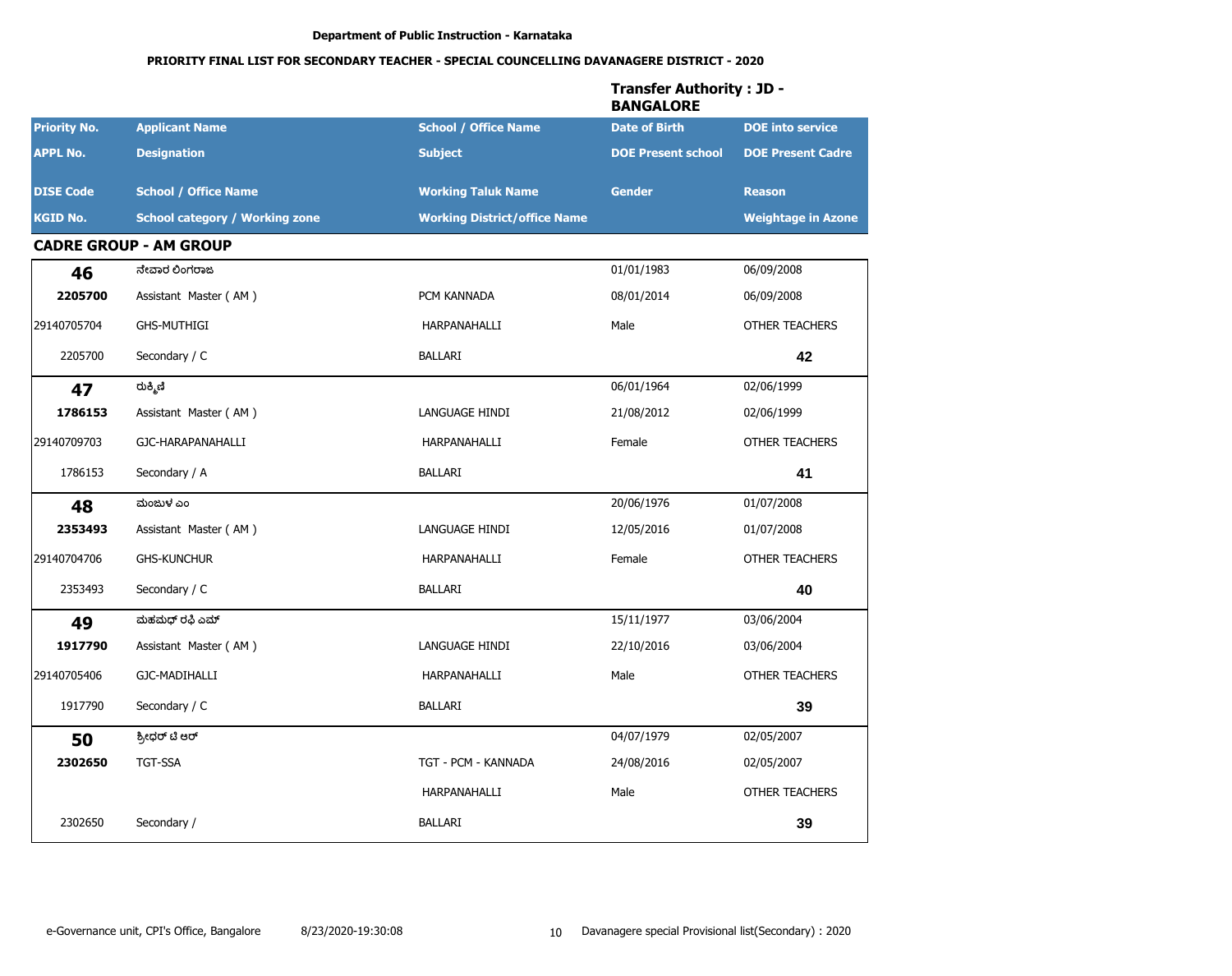|                     |                                       |                                     | <b>Transfer Authority: JD -</b><br><b>BANGALORE</b> |                           |
|---------------------|---------------------------------------|-------------------------------------|-----------------------------------------------------|---------------------------|
| <b>Priority No.</b> | <b>Applicant Name</b>                 | <b>School / Office Name</b>         | <b>Date of Birth</b>                                | <b>DOE</b> into service   |
| <b>APPL No.</b>     | <b>Designation</b>                    | <b>Subject</b>                      | <b>DOE Present school</b>                           | <b>DOE Present Cadre</b>  |
| <b>DISE Code</b>    | <b>School / Office Name</b>           | <b>Working Taluk Name</b>           | <b>Gender</b>                                       | <b>Reason</b>             |
| <b>KGID No.</b>     | <b>School category / Working zone</b> | <b>Working District/office Name</b> |                                                     | <b>Weightage in Azone</b> |
|                     | <b>CADRE GROUP - AM GROUP</b>         |                                     |                                                     |                           |
| 51                  | ಉದಯಕುಮಾರ ಎಸ್                          |                                     | 11/10/1976                                          | 13/09/2008                |
| 2253738             | Assistant Master (AM)                 | PCM KANNADA                         | 18/07/2014                                          | 13/09/2008                |
| 29140702610         | GJC-HALUVAGALU                        | HARPANAHALLI                        | Male                                                | OTHER TEACHERS            |
| 2253738             | Secondary / C                         | <b>BALLARI</b>                      |                                                     | 39                        |
| 52                  | ವಿನೋದಮ್ಮ ಎಂ.ಯು                        |                                     | 06/01/1982                                          | 13/09/2008                |
| 2363600             | Assistant Master (AM)                 | ARTS KANNADA                        | 08/04/2014                                          | 13/09/2008                |
| 29140711501         | <b>GHS-SHIVAPURA</b>                  | HARPANAHALLI                        | Female                                              | <b>OTHER TEACHERS</b>     |
| 2363600             | Secondary / C                         | <b>BALLARI</b>                      |                                                     | 39                        |
| 53                  | ತಿಪ್ಪೇಸ್ವಾಮಿ ಜೆ                       |                                     | 13/03/1975                                          | 20/01/2006                |
| 1950521             | Assistant Master (AM)                 | <b>CBZ KANNADA</b>                  | 21/07/2014                                          | 20/01/2006                |
| 29140707908         | <b>GHS-THOUDURU</b>                   | HARPANAHALLI                        | Male                                                | <b>OTHER TEACHERS</b>     |
| 1950521             | Secondary / C                         | BALLARI                             |                                                     | 38                        |
| 54                  | ಪೂರ್ಣಿಮಾ ಜಿ                           |                                     | 04/10/1982                                          | 18/06/2010                |
| 2163865             | Assistant Master (AM)                 | LANGUAGE HINDI                      | 18/06/2010                                          | 18/06/2010                |
| 29140702610         | GJC-HALUVAGALU                        | HARPANAHALLI                        | Female                                              | <b>OTHER TEACHERS</b>     |
| 2163865             | Secondary / C                         | <b>BALLARI</b>                      |                                                     | 37                        |
| 55                  | ಸುಧಾರಾಣಿ ಹೆಚ್ ಎಸ್                     |                                     | 04/10/1987                                          | 18/06/2010                |
| 2163886             | Assistant Master (AM)                 | PCM KANNADA                         | 18/06/2010                                          | 18/06/2010                |
| 29140705406         | GJC-MADIHALLI                         | HARPANAHALLI                        | Female                                              | OTHER TEACHERS            |
| 2163886             | Secondary / C                         | BALLARI                             |                                                     | 37                        |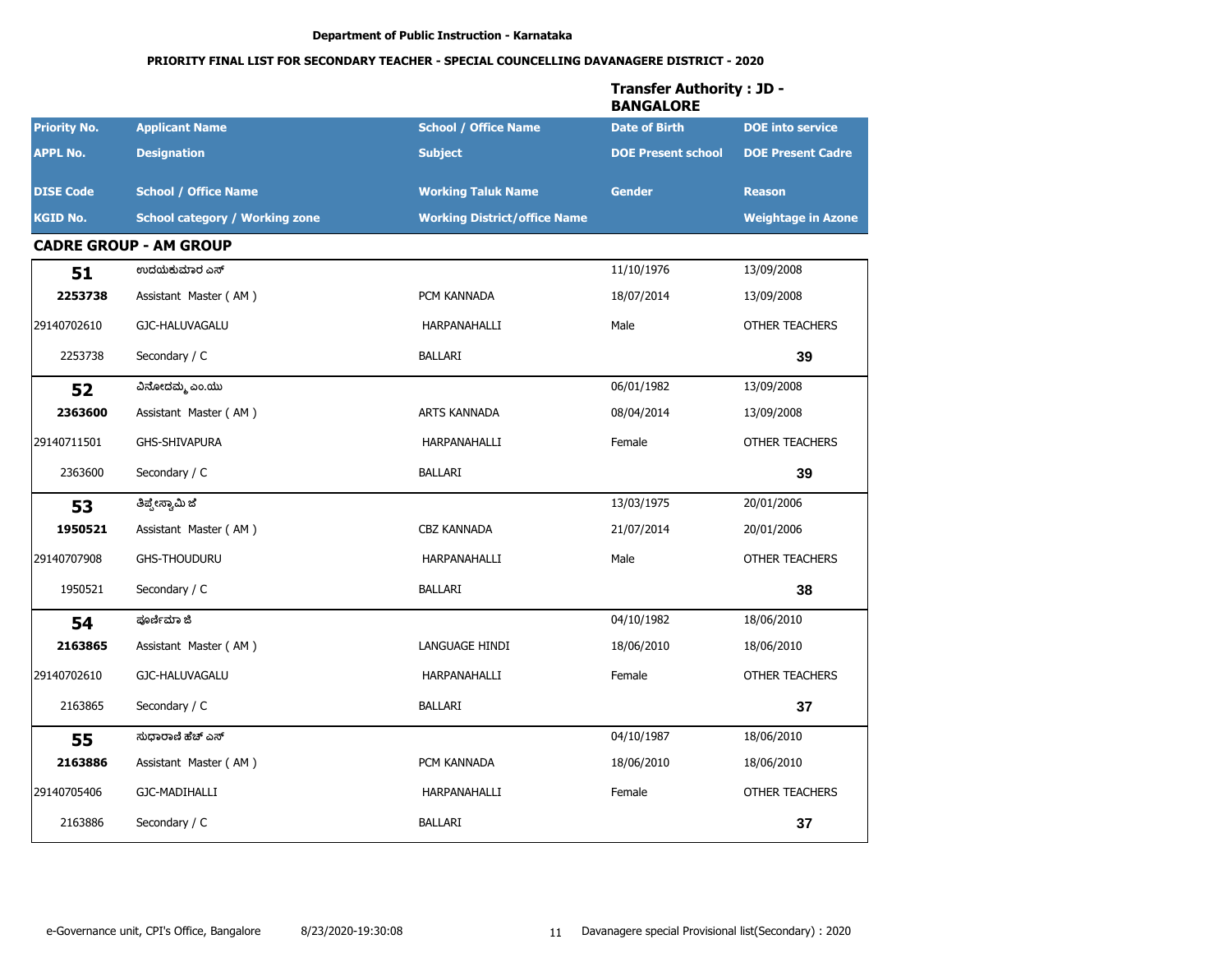|                     |                                       |                                     | <b>Transfer Authority: JD -</b><br><b>BANGALORE</b> |                           |
|---------------------|---------------------------------------|-------------------------------------|-----------------------------------------------------|---------------------------|
| <b>Priority No.</b> | <b>Applicant Name</b>                 | <b>School / Office Name</b>         | <b>Date of Birth</b>                                | <b>DOE</b> into service   |
| <b>APPL No.</b>     | <b>Designation</b>                    | <b>Subject</b>                      | <b>DOE Present school</b>                           | <b>DOE Present Cadre</b>  |
| <b>DISE Code</b>    | <b>School / Office Name</b>           | <b>Working Taluk Name</b>           | <b>Gender</b>                                       | <b>Reason</b>             |
| <b>KGID No.</b>     | <b>School category / Working zone</b> | <b>Working District/office Name</b> |                                                     | <b>Weightage in Azone</b> |
|                     | <b>CADRE GROUP - AM GROUP</b>         |                                     |                                                     |                           |
| 56                  | <b>MANJUNATHA A</b>                   |                                     | 06/01/1981                                          | 06/09/2008                |
| 2313200             | Assistant Master (AM)                 | LANGUAGE KANNADA                    | 11/10/2016                                          | 06/09/2008                |
| 29140704706         | <b>GHS-KUNCHUR</b>                    | HARPANAHALLI                        | Male                                                | <b>OTHER TEACHERS</b>     |
| 2313200             | Secondary / C                         | BALLARI                             |                                                     | 36                        |
| 57                  | ಸೈಯೆದ್ ಹಿದಾಯೆತ್ ಉಲ್ಲ                  |                                     | 17/02/1982                                          | 28/04/2005                |
| 1918686             | Assistant Master (AM)                 | PCM URDU                            | 07/11/2012                                          | 28/04/2005                |
| 29140709306         | GHPSURDU UPGRADED H.S- BANAGERERMSA   | HARPANAHALLI                        | Male                                                | <b>OTHER TEACHERS</b>     |
| 1918686             | Secondary / A                         | BALLARI                             |                                                     | 33                        |
| 58                  | ವಿನೋದ ಸಿ                              |                                     | 06/01/1986                                          | 18/06/2010                |
| 2163887             | Assistant Master (AM)                 | PCM KANNADA                         | 06/02/2014                                          | 18/06/2010                |
| 29140702803         | <b>GHS- HARAKANALU</b>                | HARPANAHALLI                        | Female                                              | <b>OTHER TEACHERS</b>     |
| 2163887             | Secondary / C                         | BALLARI                             |                                                     | 33                        |
| 59                  | ಸತೀಶ ಆರ್                              |                                     | 20/06/1982                                          | 18/06/2010                |
| 2363179             | Assistant Master (AM)                 | PCM KANNADA                         | 10/05/2016                                          | 18/06/2010                |
| 29140700607         | <b>GHS-ANAJIGERE</b>                  | HARPANAHALLI                        | Male                                                | <b>OTHER TEACHERS</b>     |
| 2363179             | Secondary / C                         | <b>BALLARI</b>                      |                                                     | 31                        |
| 60                  | ಪ್ರಶಾಂತ ಕುಮಾರ <b>U</b> M              |                                     | 07/04/1982                                          | 08/07/2010                |
| 2384219             | Assistant Master (AM)                 | CBZ KANNADA                         | 11/04/2016                                          | 08/07/2010                |
| 29140704706         | <b>GHS-KUNCHUR</b>                    | HARPANAHALLI                        | Male                                                | OTHER TEACHERS            |
| 2384219             | Secondary / C                         | BALLARI                             |                                                     | 31                        |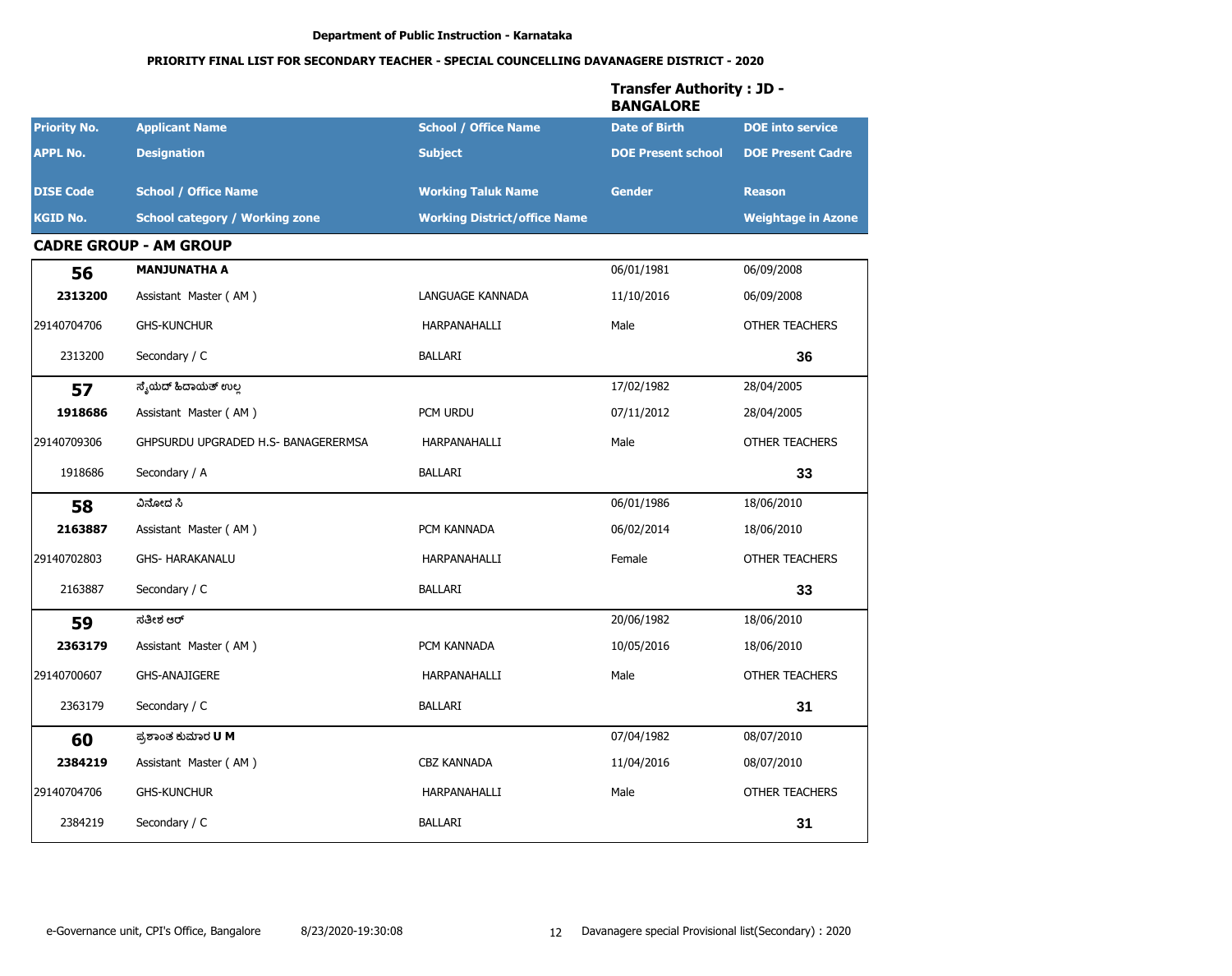|                     |                                          |                                     | <b>Transfer Authority: JD -</b><br><b>BANGALORE</b> |                           |
|---------------------|------------------------------------------|-------------------------------------|-----------------------------------------------------|---------------------------|
| <b>Priority No.</b> | <b>Applicant Name</b>                    | <b>School / Office Name</b>         | <b>Date of Birth</b>                                | <b>DOE</b> into service   |
| <b>APPL No.</b>     | <b>Designation</b>                       | <b>Subject</b>                      | <b>DOE Present school</b>                           | <b>DOE Present Cadre</b>  |
| <b>DISE Code</b>    | <b>School / Office Name</b>              | <b>Working Taluk Name</b>           | <b>Gender</b>                                       | <b>Reason</b>             |
| <b>KGID No.</b>     | <b>School category / Working zone</b>    | <b>Working District/office Name</b> |                                                     | <b>Weightage in Azone</b> |
|                     | <b>CADRE GROUP - AM GROUP</b>            |                                     |                                                     |                           |
| 61                  | ಬಸವರಾಜಪ್ಪ ಹೆಚ್                           |                                     | 17/07/1981                                          | 18/06/2010                |
| 2432056             | Assistant Master (AM)                    | LANGUAGE ENGLISH                    | 14/10/2016                                          | 18/06/2010                |
| 29140700606         | GHPS UPGRADED H.S-J.TUMBIGERERMSA        | HARPANAHALLI                        | Male                                                | <b>OTHER TEACHERS</b>     |
| 2432056             | Secondary / C                            | BALLARI                             |                                                     | 30                        |
| 62                  | ಭಾಗ್ಯಲಕ್ಷ್ಮಿ ಪೋತದಾರ್                     |                                     | 22/07/1985                                          | 01/06/2013                |
| 2556885             | Assistant Master (AM)                    | LANGUAGE HINDI                      | 06/01/2013                                          | 01/06/2013                |
| 29140700606         | GHPS UPGRADED H.S-J.TUMBIGERERMSA        | HARPANAHALLI                        | Female                                              | <b>OTHER TEACHERS</b>     |
| 2556885             | Secondary / C                            | BALLARI                             |                                                     | 28                        |
| 63                  | ಶ್ವೇತ ಸಿ ಜೆ                              |                                     | 06/10/1985                                          | 01/06/2013                |
| 2556868             | Assistant Master (AM)                    | LANGUAGE KANNADA                    | 06/01/2013                                          | 01/06/2013                |
| 29140700606         | GHPS UPGRADED H.S-J.TUMBIGERERMSA        | HARPANAHALLI                        | Female                                              | <b>OTHER TEACHERS</b>     |
| 2556868             | Secondary / C                            | BALLARI                             |                                                     | 28                        |
| 64                  | ಅಮ್ರೀನ್ ತಾಜ್ ಹೆಚ್.ಆರ್                    |                                     | 10/01/1987                                          | 01/06/2013                |
| 2557279             | Assistant Master (AM)                    | LANGUAGE ENGLISH                    | 06/01/2013                                          | 01/06/2013                |
| 29140709701         | GOVT ADARASHA VIDLAYA RMSA-HARAPANAHALLI | HARPANAHALLI                        | Female                                              | <b>OTHER TEACHERS</b>     |
| 2557279             | Secondary / B                            | <b>BALLARI</b>                      |                                                     | 28                        |
| 65                  | ನೇತ್ರಾವತಿ ಬಿ.ಟಿ                          |                                     | 05/10/1976                                          | 13/08/2008                |
| 2162862             | Assistant Master (AM)                    | CBZ KANNADA                         | 21/07/2014                                          | 13/08/2008                |
| 29140710504         | GHSGIRLS-HARAPANAHALLI                   | HARPANAHALLI                        | Female                                              | OTHER TEACHERS            |
| 2162862             | Secondary / A                            | BALLARI                             |                                                     | 27                        |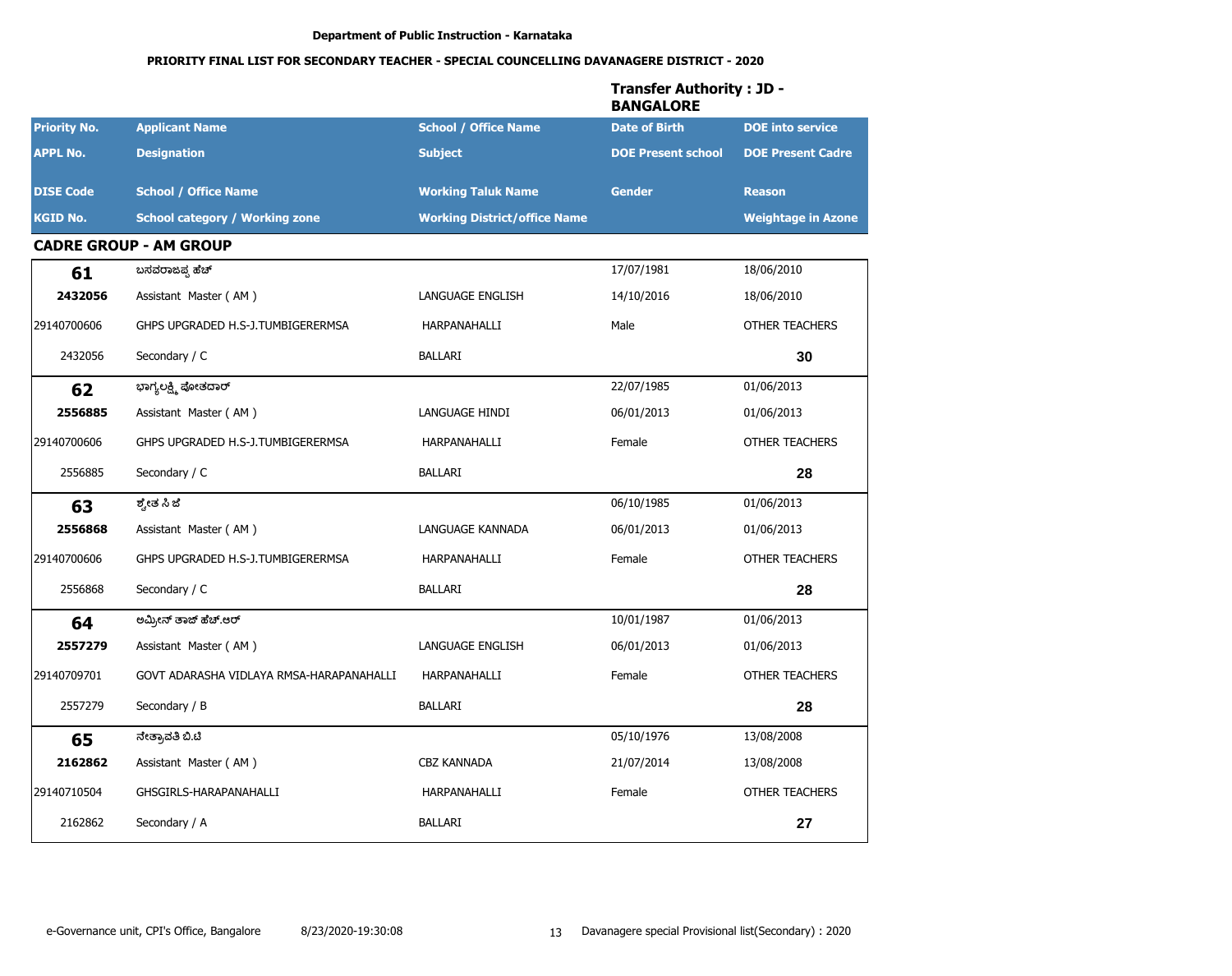|                     |                                       |                                     | <b>Transfer Authority: JD -</b><br><b>BANGALORE</b> |                           |
|---------------------|---------------------------------------|-------------------------------------|-----------------------------------------------------|---------------------------|
| <b>Priority No.</b> | <b>Applicant Name</b>                 | <b>School / Office Name</b>         | <b>Date of Birth</b>                                | <b>DOE</b> into service   |
| <b>APPL No.</b>     | <b>Designation</b>                    | <b>Subject</b>                      | <b>DOE Present school</b>                           | <b>DOE Present Cadre</b>  |
| <b>DISE Code</b>    | <b>School / Office Name</b>           | <b>Working Taluk Name</b>           | <b>Gender</b>                                       | <b>Reason</b>             |
| <b>KGID No.</b>     | <b>School category / Working zone</b> | <b>Working District/office Name</b> |                                                     | <b>Weightage in Azone</b> |
|                     | <b>CADRE GROUP - AM GROUP</b>         |                                     |                                                     |                           |
| 66                  | ರೇಖಾ ಜೆ                               |                                     | 06/05/1986                                          | 27/07/2013                |
| 2556896             | Assistant Master (AM)                 | <b>ARTS KANNADA</b>                 | 27/07/2013                                          | 27/07/2013                |
| 29140706901         | GHPS UPGRADED H.S-NITTURURMSA         | HARPANAHALLI                        | Female                                              | <b>OTHER TEACHERS</b>     |
| 2556896             | Secondary / C                         | <b>BALLARI</b>                      |                                                     | 25                        |
| 67                  | ರಮೇಶ್ ಎನ್                             |                                     | 08/10/1979                                          | 09/07/2013                |
| 2663347             | Assistant Master (AM)                 | LANGUAGE HINDI                      | 11/11/2016                                          | 09/07/2013                |
| 29140703603         | GHS-K.KALLAHALLI                      | HARPANAHALLI                        | Male                                                | <b>OTHER TEACHERS</b>     |
| 2663347             | Secondary / C                         | <b>BALLARI</b>                      |                                                     | 21                        |
| 68                  | ಸಾದಿಖ್ ಅಲಿ ಬೇಗ್                       |                                     | 30/05/1973                                          | 30/11/2005                |
| 1950467             | Assistant Master (AM)                 | <b>LANGUAGE URDU</b>                | 10/01/2015                                          | 30/11/2005                |
| 29140709306         | GHPSURDU UPGRADED H.S- BANAGERERMSA   | HARPANAHALLI                        | Male                                                | <b>OTHER TEACHERS</b>     |
| 1950467             | Secondary / A                         | <b>BALLARI</b>                      |                                                     | 17                        |
| 69                  | ನಜ್ಮಾಬಾನು                             |                                     | 20/05/1982                                          | 01/06/2013                |
| 2557237             | Assistant Master (AM)                 | <b>CBZ URDU</b>                     | 06/01/2013                                          | 01/06/2013                |
| 29140709306         | GHPSURDU UPGRADED H.S- BANAGERERMSA   | HARPANAHALLI                        | Female                                              | <b>OTHER TEACHERS</b>     |
| 2557237             | Secondary / A                         | <b>BALLARI</b>                      |                                                     | 12                        |
| 70                  | ಮೂಹಮದ್ ಸಾದಿಕ್                         |                                     | 06/01/1984                                          | 01/06/2013                |
| 2557241             | Assistant Master (AM)                 | ARTS URDU                           | 06/01/2013                                          | 01/06/2013                |
| 29140709306         | GHPSURDU UPGRADED H.S- BANAGERERMSA   | HARPANAHALLI                        | Male                                                | OTHER TEACHERS            |
| 2557241             | Secondary / A                         | <b>BALLARI</b>                      |                                                     | 12                        |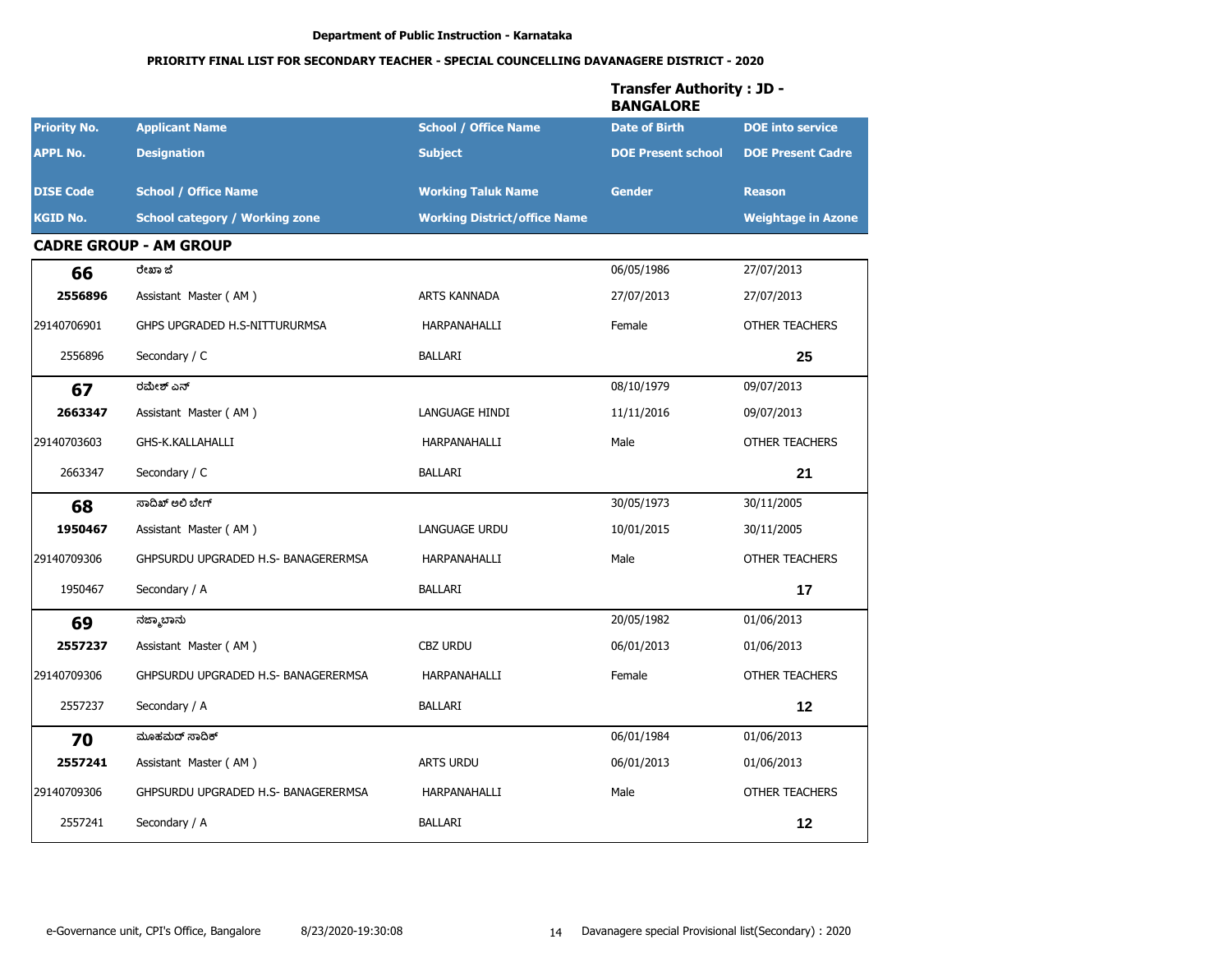|                     |                                          |                                     | <b>Transfer Authority: JD -</b><br><b>BANGALORE</b> |                           |
|---------------------|------------------------------------------|-------------------------------------|-----------------------------------------------------|---------------------------|
| <b>Priority No.</b> | <b>Applicant Name</b>                    | <b>School / Office Name</b>         | <b>Date of Birth</b>                                | <b>DOE</b> into service   |
| <b>APPL No.</b>     | <b>Designation</b>                       | <b>Subject</b>                      | <b>DOE Present school</b>                           | <b>DOE Present Cadre</b>  |
| <b>DISE Code</b>    | <b>School / Office Name</b>              | <b>Working Taluk Name</b>           | <b>Gender</b>                                       | <b>Reason</b>             |
| <b>KGID No.</b>     | <b>School category / Working zone</b>    | <b>Working District/office Name</b> |                                                     | <b>Weightage in Azone</b> |
|                     | <b>CADRE GROUP - AM GROUP</b>            |                                     |                                                     |                           |
| 71                  | ಕೇಶವ ಮಾಸ್ತ್ಯಾ ಗೌಡ                        |                                     | 06/08/1991                                          | 14/03/2016                |
| 2608503             | Assistant Master (AM)                    | <b>ARTS KANNADA</b>                 | 10/11/2017                                          | 11/10/2017                |
| 29140702610         | GJC-HALUVAGALU                           | HARPANAHALLI                        | Male                                                | <b>OTHER TEACHERS</b>     |
| 2608503             | Secondary / C                            | <b>BALLARI</b>                      |                                                     | 12                        |
| 72                  | ಅವಿನಾಶ್ ಮುದ್ಧಣ್ಣನವರ                      |                                     | 24/06/1987                                          | 18/03/2016                |
| 2349159             | Assistant Master (AM)                    | LANGUAGE ENGLISH                    | 28/03/2018                                          | 28/03/2018                |
| 29140705605         | <b>GHS - MATHIHALLI</b>                  | HARPANAHALLI                        | Male                                                | <b>OTHER TEACHERS</b>     |
| 2349159             | Secondary / C                            | <b>BALLARI</b>                      |                                                     | 12                        |
| 73                  | ಕರಬಸಪ್ಪ ಚಿಕ್ಕಬಾಸೂರ                       |                                     | 29/12/1971                                          | 14/06/2017                |
| 2860557             | Assistant Master (AM)                    | ARTS KANNADA                        | 14/06/2017                                          | 14/06/2017                |
| 29140703603         | GHS-K.KALLAHALLI                         | HARPANAHALLI                        | Male                                                | <b>OTHER TEACHERS</b>     |
| 2860557             | Secondary / C                            | BALLARI                             |                                                     | 9                         |
| 74                  | ಅನಿತಾ ಕೃಷ್ಣಪ್ಪ ಜಾಡರ                      |                                     | 06/04/1990                                          | 20/06/2017                |
| 2861673             | Assistant Master (AM)                    | CBZ KANNADA                         | 20/06/2017                                          | 20/06/2017                |
| 29140705503         | <b>GHS-MYDUR</b>                         | HARPANAHALLI                        | Female                                              | <b>OTHER TEACHERS</b>     |
| 2861673             | Secondary / C                            | <b>BALLARI</b>                      |                                                     | 9                         |
| 75                  | ಕವಿತ ನಾಗಪ್ಪ ಮುದುಕಮ್ಮನವರ                  |                                     | 03/01/1991                                          | 27/06/2017                |
| 2861694             | Assistant Master (AM)                    | PCM ENGLISH                         | 27/06/2017                                          | 27/06/2017                |
| 29140709701         | GOVT ADARASHA VIDLAYA RMSA-HARAPANAHALLI | HARPANAHALLI                        | Female                                              | OTHER TEACHERS            |
| 2861694             | Secondary / B                            | BALLARI                             |                                                     | 9                         |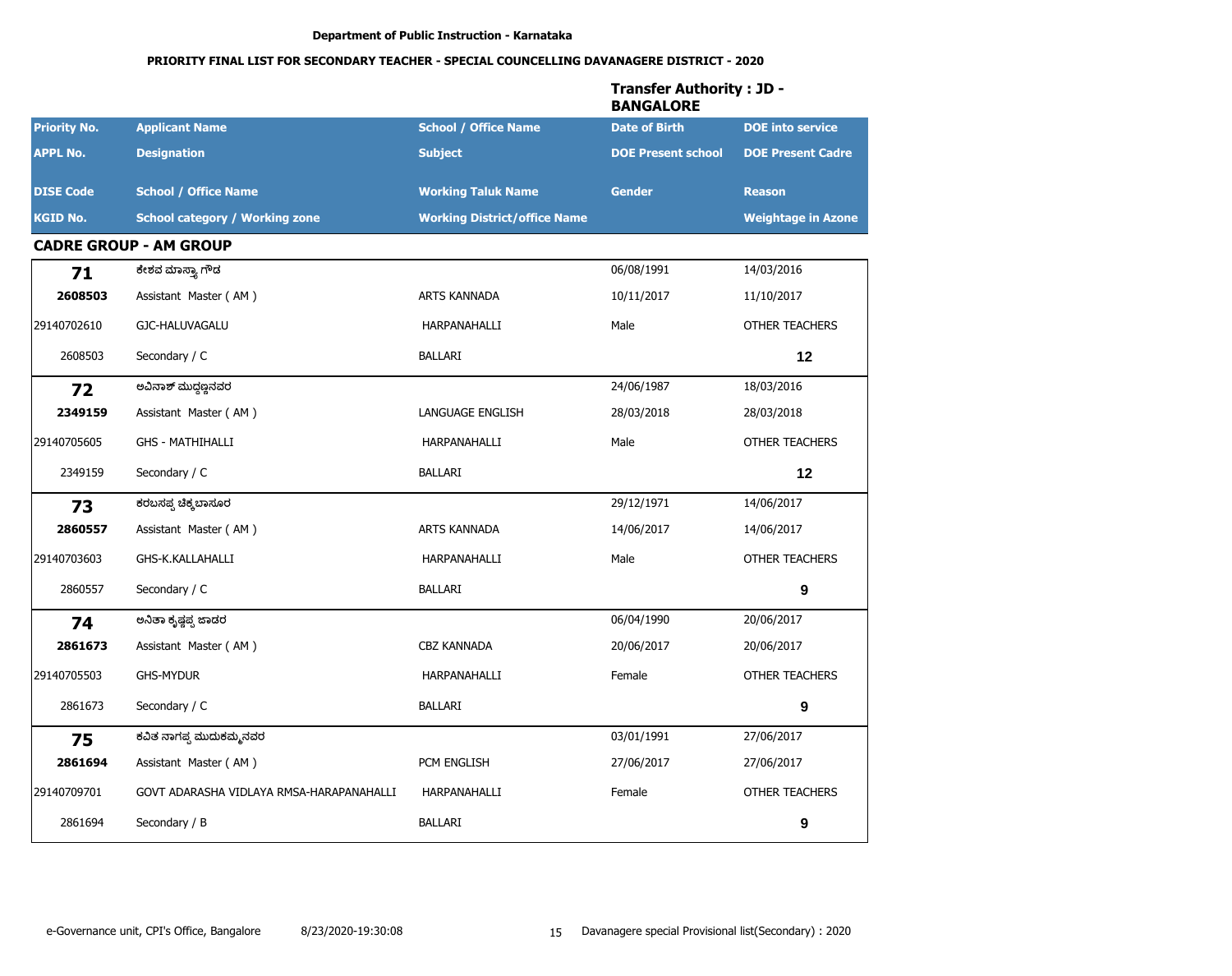|                     |                                          |                                     | <b>Transfer Authority : JD -</b><br><b>BANGALORE</b> |                           |
|---------------------|------------------------------------------|-------------------------------------|------------------------------------------------------|---------------------------|
| <b>Priority No.</b> | <b>Applicant Name</b>                    | <b>School / Office Name</b>         | <b>Date of Birth</b>                                 | <b>DOE</b> into service   |
| <b>APPL No.</b>     | <b>Designation</b>                       | <b>Subject</b>                      | <b>DOE Present school</b>                            | <b>DOE Present Cadre</b>  |
| <b>DISE Code</b>    | <b>School / Office Name</b>              | <b>Working Taluk Name</b>           | <b>Gender</b>                                        | <b>Reason</b>             |
| <b>KGID No.</b>     | <b>School category / Working zone</b>    | <b>Working District/office Name</b> |                                                      | <b>Weightage in Azone</b> |
|                     | <b>CADRE GROUP - AM GROUP</b>            |                                     |                                                      |                           |
| 76                  | ವಿಜಯಕುಮಾರ ವ್ಯೆ                           |                                     | 15/07/1985                                           | 30/06/2017                |
| 2861693             | Assistant Master (AM)                    | <b>ARTS KANNADA</b>                 | 30/06/2017                                           | 30/06/2017                |
| 29140703704         | <b>GHS-KADABAGERE</b>                    | HARPANAHALLI                        | Male                                                 | <b>OTHER TEACHERS</b>     |
| 2861693             | Secondary / C                            | <b>BALLARI</b>                      |                                                      | 9                         |
| 77                  | ಪರಮೇಶ್ವರಯ್ಯ ಡಿ                           |                                     | 04/12/1987                                           | 05/07/2017                |
| 2666678             | Assistant Master (AM)                    | LANGUAGE KANNADA                    | 07/05/2017                                           | 05/07/2017                |
| 29140705503         | <b>GHS-MYDUR</b>                         | HARPANAHALLI                        | Male                                                 | <b>OTHER TEACHERS</b>     |
| 2666678             | Secondary / C                            | <b>BALLARI</b>                      |                                                      | 9                         |
| 78                  | ಯಾಸ್ಮೀನ್ ಅಫ್ತ                            |                                     | 06/05/1984                                           | 06/01/2018                |
| 2862155             | Assistant Master (AM)                    | <b>ARTS ENGLISH</b>                 | 01/06/2018                                           | 06/01/2018                |
| 29140709701         | GOVT ADARASHA VIDLAYA RMSA-HARAPANAHALLI | HARPANAHALLI                        | Female                                               | OTHER TEACHERS            |
| 2862155             | Secondary / B                            | <b>BALLARI</b>                      |                                                      | 6                         |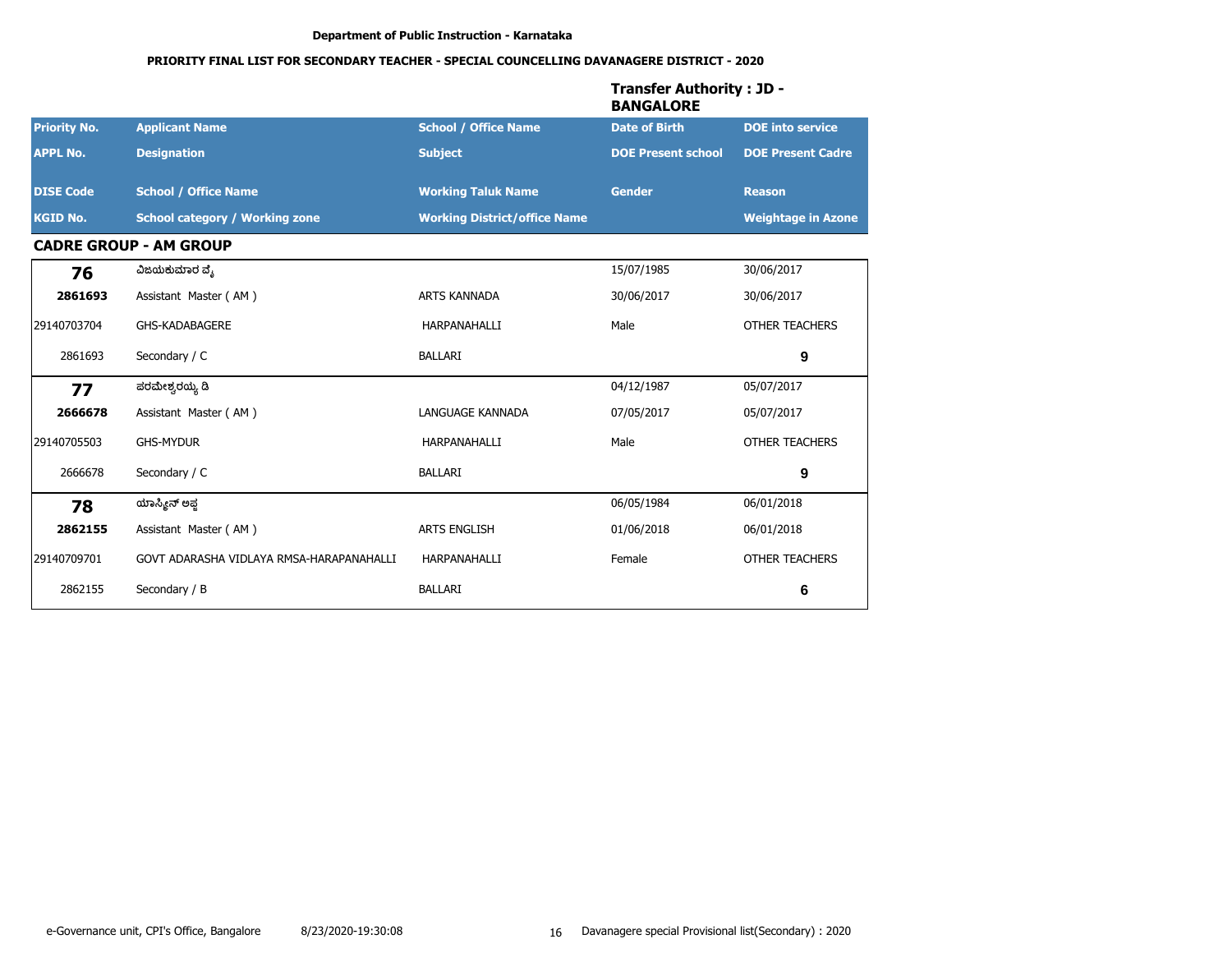|                          |                                       |                                     | <b>Transfer Authority: JD -</b><br><b>BANGALORE</b> |                           |
|--------------------------|---------------------------------------|-------------------------------------|-----------------------------------------------------|---------------------------|
| <b>Priority No.</b>      | <b>Applicant Name</b>                 | <b>School / Office Name</b>         | <b>Date of Birth</b>                                | <b>DOE</b> into service   |
| <b>APPL No.</b>          | <b>Designation</b>                    | <b>Subject</b>                      | <b>DOE Present school</b>                           | <b>DOE Present Cadre</b>  |
| <b>DISE Code</b>         | <b>School / Office Name</b>           | <b>Working Taluk Name</b>           | <b>Gender</b>                                       | <b>Reason</b>             |
| <b>KGID No.</b>          | <b>School category / Working zone</b> | <b>Working District/office Name</b> |                                                     | <b>Weightage in Azone</b> |
| <b>CADRE GROUP - PET</b> |                                       |                                     |                                                     |                           |
| $\mathbf{1}$             | ಆರ್ ಲಕ್ಷ್ಮಣ                           |                                     | 06/10/1976                                          | 30/07/1998                |
| 1564673                  | Physical Education Teacher (PET)      | PE                                  | 17/09/2011                                          | 17/09/2011                |
| 29140703603              | GHS-K.KALLAHALLI                      | HARPANAHALLI                        | Male                                                | <b>OTHER TEACHERS</b>     |
| 1564673                  | Secondary / C                         | <b>BALLARI</b>                      |                                                     | 71                        |
| $\overline{\mathbf{2}}$  | ಭೀಮಪ್ಪ ಯಂಗ್ರಿ                         |                                     | 28/03/1977                                          | 29/12/2005                |
| 1950427                  | Physical Education Teacher (PET)      | <b>PE</b>                           | 29/12/2005                                          | 29/12/2005                |
| 29140704902              | GOVT PU COLLEGE LAXMIPURA             | HARPANAHALLI                        | Male                                                | OTHER TEACHERS            |
| 1950427                  | Secondary / C                         | <b>BALLARI</b>                      |                                                     | 56                        |
| $\overline{\mathbf{3}}$  | ಕಿರಣ ಕುಮಾರ ಹೆಚ್ ಪಿ                    |                                     | 27/09/1980                                          | 30/11/2005                |
| 1797181                  | Physical Education Teacher (PET)      | PE                                  | 31/07/2012                                          | 30/11/2005                |
| 29140700607              | <b>GHS-ANAJIGERE</b>                  | HARPANAHALLI                        | Male                                                | <b>OTHER TEACHERS</b>     |
| 1797181                  | Secondary / C                         | <b>BALLARI</b>                      |                                                     | 50                        |
| $\overline{\mathbf{4}}$  | ದೇವರಾಜ ಟಿ                             |                                     | 22/05/1982                                          | 09/07/2008                |
| 2163215                  | Physical Education Teacher (PET)      | PE                                  | 07/09/2008                                          | 09/07/2008                |
| 29140707908              | <b>GHS-THOUDURU</b>                   | HARPANAHALLI                        | Male                                                | <b>OTHER TEACHERS</b>     |
| 2163215                  | Secondary / C                         | <b>BALLARI</b>                      |                                                     | 44                        |
| 5                        | ಶಿವಮ್ಮ ಬಿ.ಎನ್                         |                                     | 22/07/1980                                          | 01/07/2008                |
| 2173806                  | Physical Education Teacher (PET)      | PE                                  | 06/03/2011                                          | 01/07/2008                |
| 29140705704              | <b>GHS-MUTHIGI</b>                    | HARPANAHALLI                        | Female                                              | OTHER TEACHERS            |
| 2173806                  | Secondary / C                         | <b>BALLARI</b>                      |                                                     | 42                        |